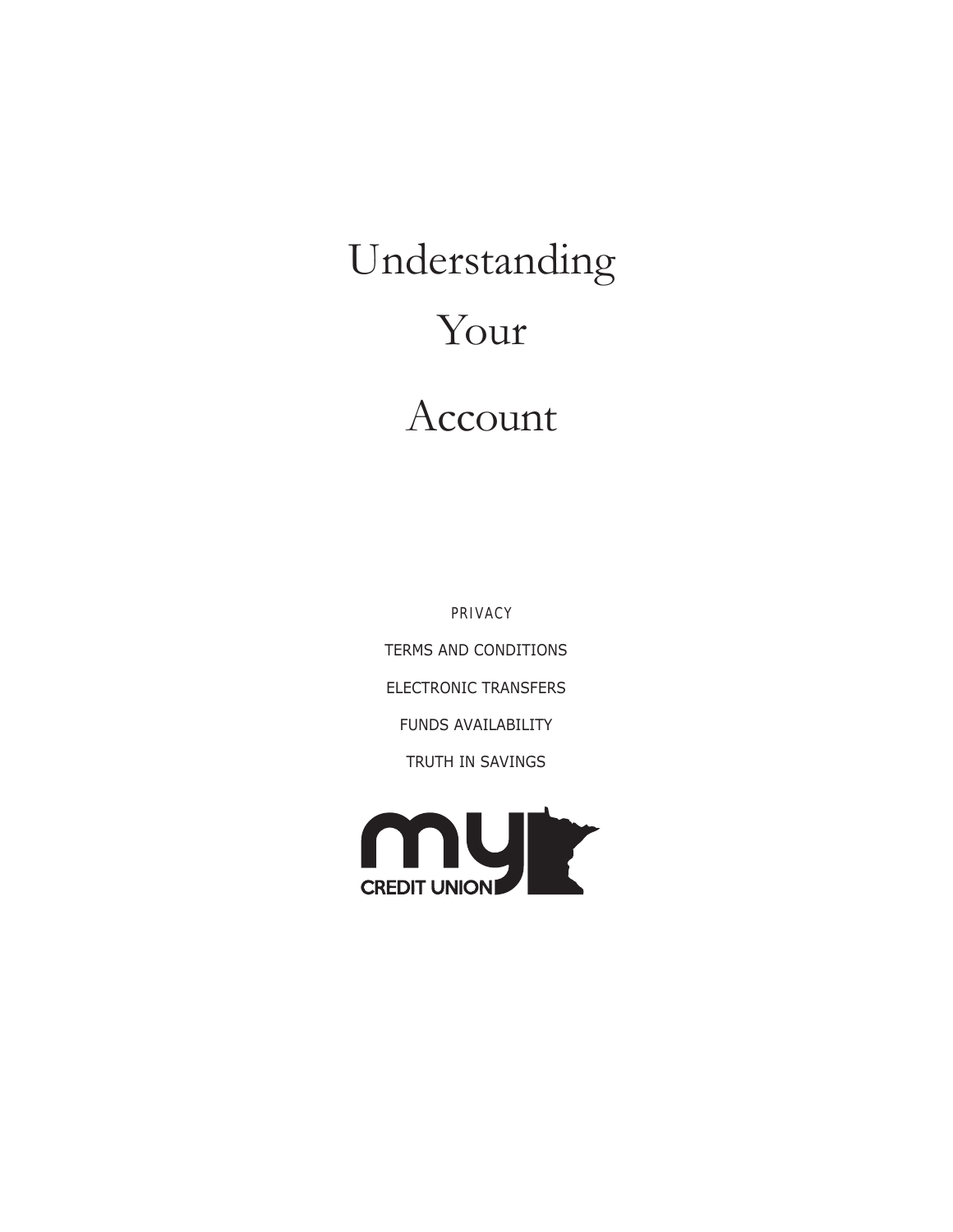# **TABLE OF CONTENTS**

| Understanding and Avoiding Overdraft     |  |
|------------------------------------------|--|
|                                          |  |
|                                          |  |
|                                          |  |
|                                          |  |
|                                          |  |
|                                          |  |
|                                          |  |
|                                          |  |
|                                          |  |
|                                          |  |
|                                          |  |
|                                          |  |
|                                          |  |
|                                          |  |
|                                          |  |
|                                          |  |
|                                          |  |
|                                          |  |
|                                          |  |
|                                          |  |
|                                          |  |
|                                          |  |
|                                          |  |
| Monitoring and Recording Telephone Calls |  |
|                                          |  |
|                                          |  |
|                                          |  |
|                                          |  |
|                                          |  |
|                                          |  |
|                                          |  |
| <b>ELECTRONIC FUND TRANSFERS</b>         |  |
|                                          |  |
|                                          |  |
|                                          |  |
|                                          |  |
|                                          |  |
|                                          |  |
|                                          |  |
|                                          |  |
|                                          |  |
|                                          |  |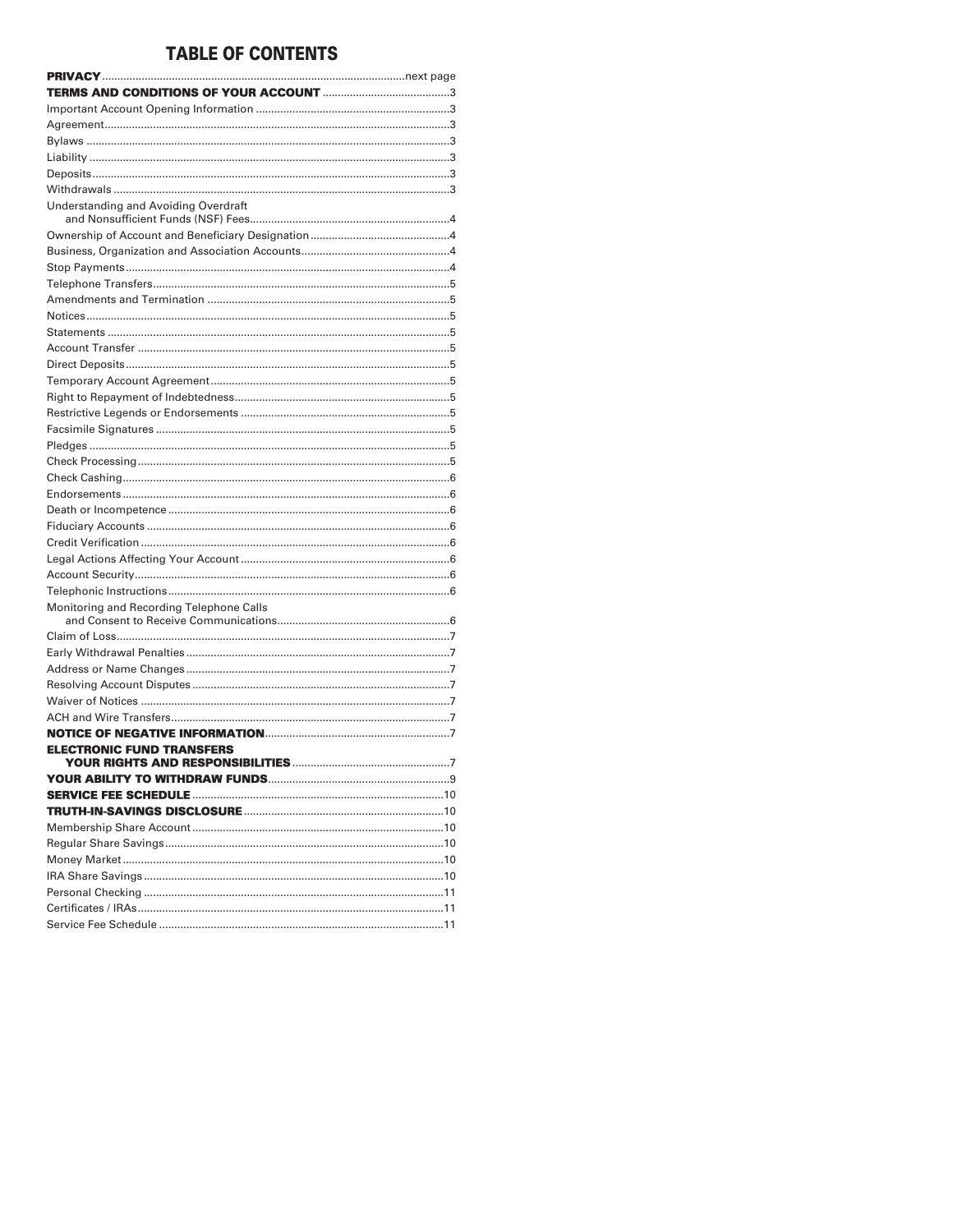| <b>FACTS</b>                                                                                                                                                                                | WHAT DOES MY CREDIT UNION DO WITH YOUR PERSONAL INFORMATION?                                                                                                                                                                                                                                                                                                                                                         |                                       |                             |
|---------------------------------------------------------------------------------------------------------------------------------------------------------------------------------------------|----------------------------------------------------------------------------------------------------------------------------------------------------------------------------------------------------------------------------------------------------------------------------------------------------------------------------------------------------------------------------------------------------------------------|---------------------------------------|-----------------------------|
| Why?                                                                                                                                                                                        | Financial companies choose how they share your personal information. Federal law gives consumers<br>the right to limit some but not all sharing. Federal law also requires us to tell you how we collect,<br>share, and protect your personal information. Please read this notice carefully to understand what we<br>do.                                                                                            |                                       |                             |
| <b>What?</b>                                                                                                                                                                                | The types of personal information we collect and share depend on the product or service you have<br>with us. This information can include:<br>• Social Security number<br>• Credit history<br>• Payment history<br>• Checking account information<br>• Transaction history<br>• Employment information<br>When you are no longer our customer, we continue to share your information as described in this<br>notice. |                                       |                             |
| How?                                                                                                                                                                                        | All financial companies need to share customers' personal information to run their everyday business.<br>In the section below, we list the reasons financial companies can share their customers' personal<br>information; the reasons MY CREDIT UNION chooses to share; and whether you can limit this<br>sharing.                                                                                                  |                                       |                             |
| Reasons we can share your personal information                                                                                                                                              |                                                                                                                                                                                                                                                                                                                                                                                                                      | <b>Does MY CREDIT UNION</b><br>share? | Can you limit this sharing? |
| For our everyday business purposes -<br>such as to process your transactions, maintain your<br>account(s), respond to court orders and legal<br>investigations, or report to credit bureaus |                                                                                                                                                                                                                                                                                                                                                                                                                      | Yes                                   | N <sub>o</sub>              |
| For our marketing purposes -<br>to offer our products and services to you                                                                                                                   |                                                                                                                                                                                                                                                                                                                                                                                                                      | Yes                                   | No                          |
| For joint marketing with other financial companies                                                                                                                                          |                                                                                                                                                                                                                                                                                                                                                                                                                      | Yes                                   | N <sub>o</sub>              |
| For our affiliates' everyday business purposes -<br>information about your transactions and experiences                                                                                     |                                                                                                                                                                                                                                                                                                                                                                                                                      | No                                    | We don't share              |
| For our affiliates' everyday business purposes -<br>information about your creditworthiness                                                                                                 |                                                                                                                                                                                                                                                                                                                                                                                                                      | N <sub>o</sub>                        | We don't share              |
| For nonaffiliates to market to you                                                                                                                                                          |                                                                                                                                                                                                                                                                                                                                                                                                                      | N <sub>o</sub>                        | We don't share              |
| <b>Questions?</b><br>Call 612-798-7100 or visit a MY CREDIT UNION branch location                                                                                                           |                                                                                                                                                                                                                                                                                                                                                                                                                      |                                       |                             |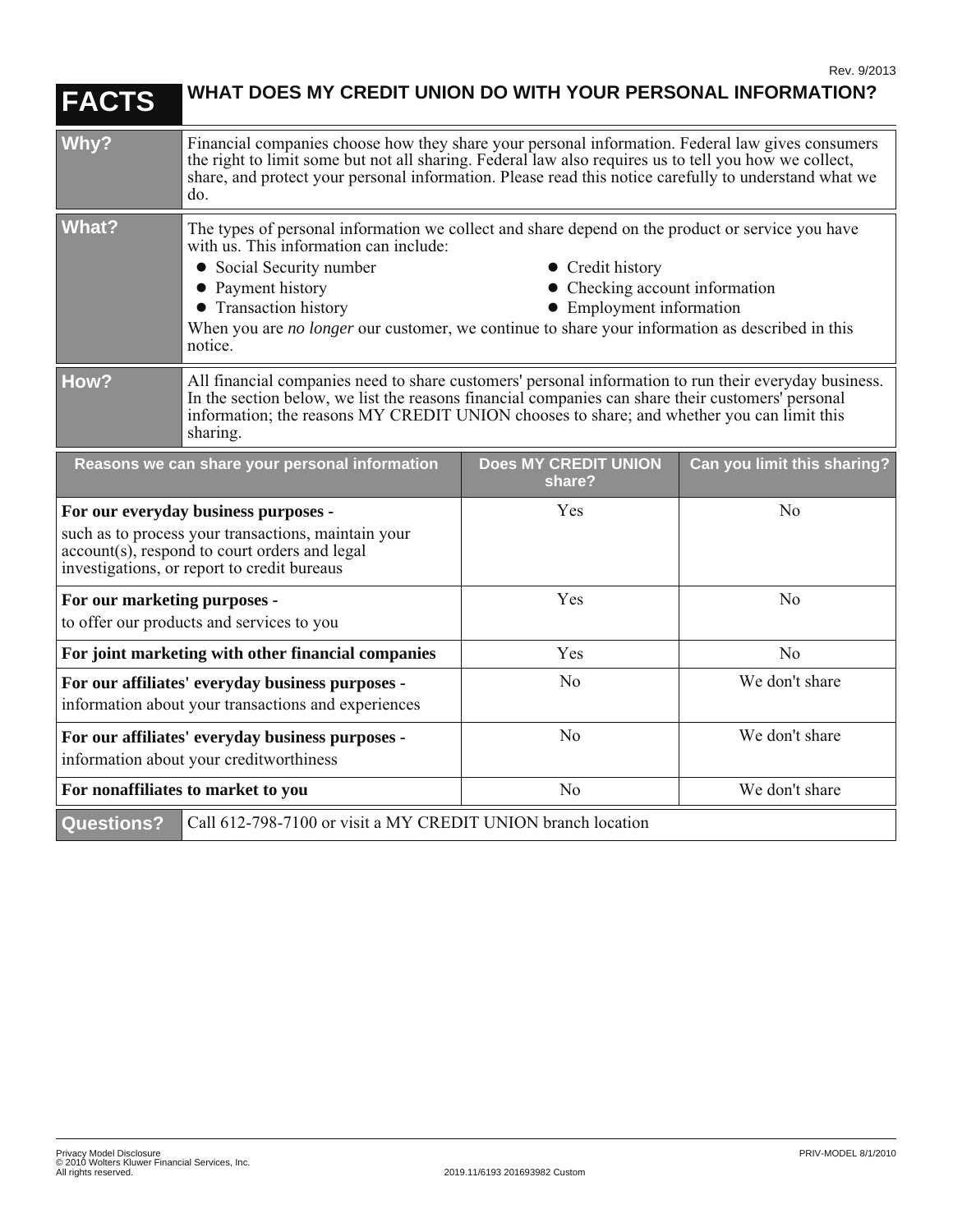| <b>What We Do</b>                                                      |                                                                                                                                                                                                                                                                                                                                                                                                                  |
|------------------------------------------------------------------------|------------------------------------------------------------------------------------------------------------------------------------------------------------------------------------------------------------------------------------------------------------------------------------------------------------------------------------------------------------------------------------------------------------------|
| <b>How does MY CREDIT UNION</b><br>protect my personal<br>information? | To protect your personal information from unauthorized access and use, we use<br>security measures that comply with federal law. These measures include computer<br>safeguards and secured files and buildings.<br>We also maintain other physical, electronic and procedural safeguards to protect<br>this information and we limit access to information to those employees for whom<br>access is appropriate. |
| <b>How does MY CREDIT UNION</b><br>collect my personal information?    | We collect your personal information, for example, when you<br>Open an account<br>• Give us your contact information<br>• Provide employment information<br>• Give us your wage statements<br>• Apply for financing<br>We also collect your personal information from others, such as credit bureaus,<br>affiliates, or other companies.                                                                         |
| Why can't I limit all sharing?                                         | Federal law gives you the right to limit only<br>sharing for affiliates' everyday business purposes - information about your<br>creditworthiness<br>• affiliates from using your information to market to you<br>• sharing for nonaffiliates to market to you<br>State laws and individual companies may give you additional rights to limit sharing.                                                            |
| <b>Definitions</b>                                                     |                                                                                                                                                                                                                                                                                                                                                                                                                  |
| <b>Affiliates</b>                                                      | Companies related by common ownership or control. They can be financial and<br>non-financial companies.<br>• MY CREDIT UNION has no affiliates.                                                                                                                                                                                                                                                                  |
| <b>Nonaffiliates</b>                                                   | Companies not related by common ownership or control. They can be financial and<br>non-financial companies.<br>• MY CREDIT UNION does not share with nonaffiliates so they can market to<br>you.                                                                                                                                                                                                                 |
| <b>Joint Marketing</b>                                                 | A formal agreement between nonaffiliated financial companies that together market<br>financial products or services to you.<br>• Our joint marketing partners include insurance companies.                                                                                                                                                                                                                       |

**Page 2**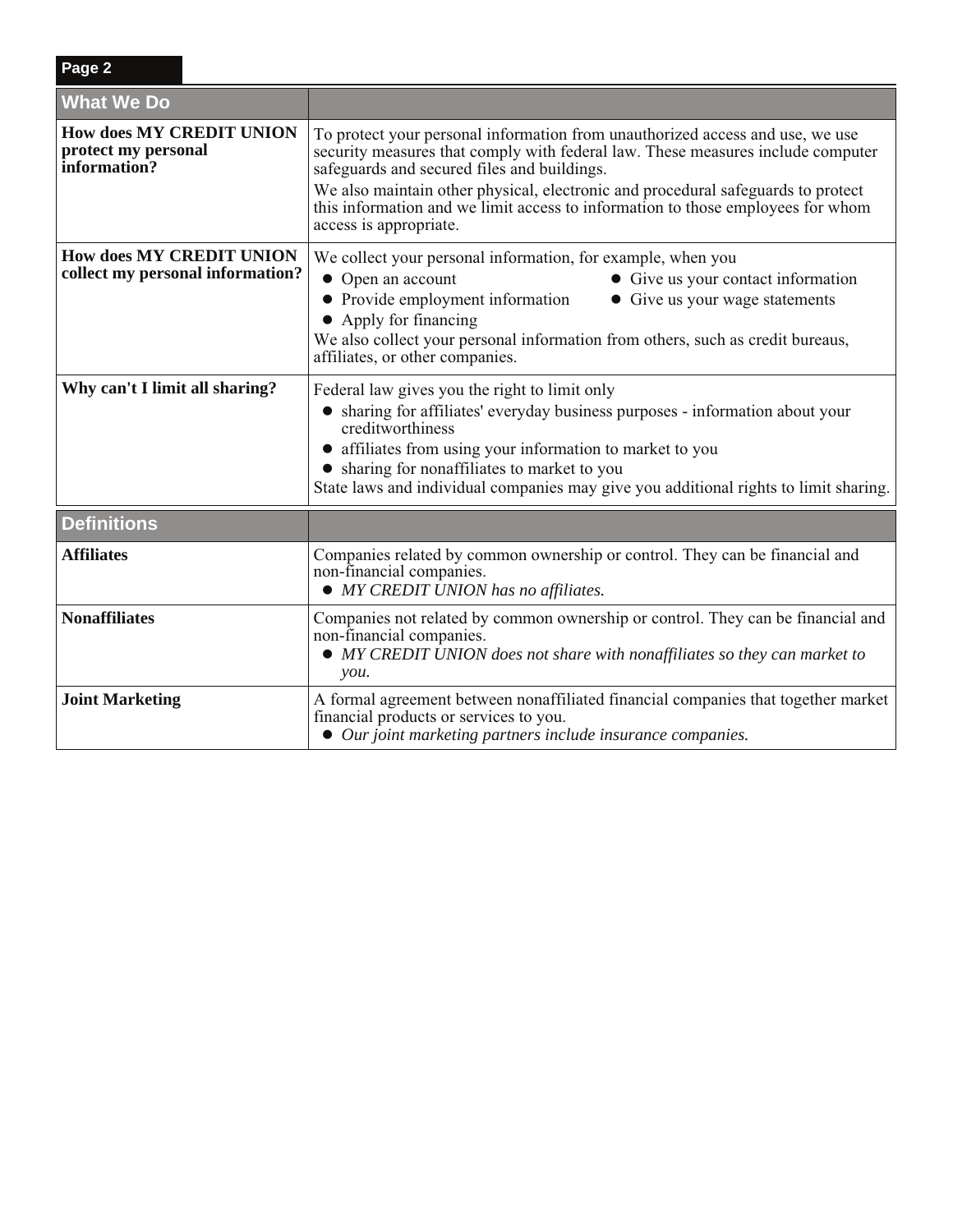# **TERMS AND CONDITIONS OF YOUR ACCOUNT**

**IMPORTANT ACCOUNT OPENING INFORMATION - Federal law requires** us to obtain sufficient information to verify your identity. You may be asked several questions and to provide one or more forms of identification to fulfill this requirement. In some instances we may use outside sources to confirm the information. The information you provide is protected by our privacy policy and federal law.

**AGREEMENT -** This document, along with any other documents we give you pertaining to your account(s), is a contract that establishes rules which control your account(s) with us. Please read this carefully and retain it for future reference. If you sign the signature card or open or continue to use the account, you agree to these rules. You will receive a separate schedule of rates, qualifying balances, and fees if they are not included in this document. If you have any questions, please call us.

This agreement is subject to applicable federal laws, the laws of the state of Minnesota and other applicable rules such as the operating letters of the Federal Reserve Banks and payment processing system rules (except to the extent that this agreement can and does vary such rules or laws). The body of state and federal law that governs our relationship with you, however, is too large and complex to be reproduced here. The purpose of this document is to:

- (1) summarize some laws that apply to common transactions;
- (2) establish rules to cover transactions or events which the law does not regulate;
- (3) establish rules for certain transactions or events which the law regulates but permits variation by agreement; and
- (4) give you disclosures of some of our policies to which you may be entitled or in which you may be interested.

If any provision of this document is found to be unenforceable according to its terms, all remaining provisions will continue in full force and effect. We may permit some variations from our standard agreement, but we must agree to any variation in writing either on the signature card for your account or in some other document. Nothing in this document is intended to vary our duty to act in good faith and with ordinary care when required by law.

As used in this document the words "we," "our," and "us" mean the financial institution and the words "you" and "your" mean the account holder(s) and anyone else with the authority to deposit, withdraw, or exercise control over the funds in the account. However, this agreement does not intend, and the terms "you" and "your" should not be interpreted, to expand an individual's responsibility for an organization's liability. If this account is owned by a corporation, partnership or other organization, individual liability is determined by the laws generally applicable to that type of organization. The headings in this document are for convenience or reference only and will not govern the interpretation of the provisions. Unless it would be inconsistent to do so, words and phrases used in this document should be construed so the singular includes the plural and the plural includes the singular.

**BYLAWS** - Our bylaws, which we may amend from time to time, establish basic rules about our credit union policies and operations which affect your account and membership. You may obtain a copy of the bylaws on request. Our right to require you to give us notice of your intention to withdraw funds from your account is described in the bylaws. Unless we have agreed otherwise, you are not entitled to receive any original item after it is paid, although you may request that we send you an item(s) or a copy of an item(s). Dividends are based on current earnings and available earnings of the credit union, after providing for required reserves.

**LIABILITY -** You agree, for yourself (and the person or entity you represent if you sign as a representative of another) to the terms of this account and the schedule of charges. You authorize us to deduct these charges, without notice to you, directly from the account balance as accrued. You will pay any additional reasonable charges for services you request which are not covered by this agreement.

Each of you also agrees to be jointly and severally (individually) liable for any account shortage resulting from charges or overdrafts, whether caused by you or another with access to this account. This liability is due immediately, and we can deduct any amounts deposited into the account and apply those amounts to the shortage. You have no right to defer payment of this liability, and you are liable regardless of whether you signed the item or benefited from the charge or overdraft.

You will be liable for our costs as well as for our reasonable attorneys' fees, to the extent permitted by law, whether incurred as a result of collection or in any other dispute involving your account. This includes, but is not limited to, disputes between you and another joint owner; you and an authorized signer or similar party; or a third party claiming an interest in your account. This also includes any action that you or a third party takes regarding the account that causes us, in good faith, to seek the advice of an attorney, whether or not we become involved in the dispute. All costs and attorneys' fees can be deducted from your account when they are incurred, without notice to you.

**DEPOSITS** - We will give only provisional credit until collection is final for any items, other than cash, we accept for deposit (including items drawn "on us"). Before settlement of any item becomes final, we act only as your agent, regardless of the form of endorsement or lack of endorsement on the item and even though we provide you provisional credit for the item. We may reverse any provisional credit for items that are lost, stolen, or returned. Unless

prohibited by law, we also reserve the right to charge back to your account the amount of any item deposited to your account or cashed for you which was initially paid by the payor bank and which is later returned to us due to an allegedly forged, unauthorized or missing endorsement, claim of alteration, encoding error, counterfeit cashier's check or other problem which in our judgment justifies reversal of credit. You authorize us to attempt to collect previously returned items without giving you notice, and in attempting to collect we may permit the payor bank to hold an item beyond the midnight deadline. Actual credit for deposits of, or payable in, foreign currency will be at the exchange rate in effect on final collection in U.S. dollars. We are not responsible for transactions by mail or outside depository until we actually record them. If you deliver a deposit to us and you will not be present when the deposit is counted, you must provide us an itemized list of the deposit (deposit slip). To process the deposit, we will verify and record the deposit, and credit the deposit to the account. If there are any discrepancies between the amounts shown on the itemized list of the deposit and the amount we determine to be the actual deposit, we will notify you of the discrepancy. You will be entitled to credit only for the actual deposit as determined by us, regardless of what is stated on the itemized deposit slip. We will treat and record all transactions received after our "daily cutoff time" on a business day we are open, or received on a day we are not open for business, as if initiated on the next business day that we are open. At our option, we may take an item for collection rather than for deposit. If we accept a third-party check or draft for deposit, we may require any third-party endorsers to verify or guarantee their endorsements, or endorse in our presence.

# **WITHDRAWALS -**

**Generally -** Unless clearly indicated otherwise on the account records, any of you, acting alone, who signs to open the account or has authority to make withdrawals may withdraw or transfer all or any part of the account balance at any time. Each of you (until we receive written notice to the contrary) authorizes each other person who signs or has authority to make withdrawals to endorse any item payable to you or your order for deposit to this account or any other transaction with us.

Postdated checks - A postdated check is one which bears a date later than the date on which the check is written. We may properly pay and charge your account for a postdated check even though payment was made before the date of the check, unless we have received written notice of the postdating in time to have a reasonable opportunity to act. Because we process checks mechanically, your notice will not be effective and we will not be liable for failing to honor your notice unless it precisely identifies the number, date, amount and payee of the item.

**Checks and withdrawal rules -** If you do not purchase your check blanks from us, you must be certain that we approve the check blanks you purchase. We may refuse any withdrawal or transfer request which you attempt on forms not approved by us or by any method we do not specifically permit. We may refuse any withdrawal or transfer request which is greater in number than the frequency permitted by our policy, or which is for an amount greater or less than any withdrawal limitations. We will use the date the transaction is completed by us (as opposed to the date you initiate it) to apply any frequency limitations. In addition, we may place limitations on the account until your identity is verified.

Even if we honor a nonconforming request, we are not required to do so later. If you violate the stated transaction limitations (if any), in our discretion we may close your account or reclassify your account as another type of account. If we reclassify your account, your account will be subject to the fees and earnings rules of the new account classification.

If we are presented with an item drawn against your account that would be a "substitute check," as defined by law, but for an error or defect in the item introduced in the substitute check creation process, you agree that we may pay such item.

**Cash withdrawals -** We recommend you take care when making large cash withdrawals because carrying large amounts of cash may pose a danger to your personal safety. As an alternative to making a large cash withdrawal, you may want to consider a cashier's check or similar instrument. You assume full responsibility of any loss in the event the cash you withdraw is lost, stolen, or destroyed. You agree to hold us harmless from any loss you incur as a result of your decision to withdraw funds in the form of cash.

Premium Overdraft/Courtesy Pay - By "Opting-In" to this voluntary service you request ATM and one-time debit card transactions to be authorized and paid by MY CREDIT UNION, up to a predetermined amount, which would take your balance negative. For each ATM or one-time debit card transaction your account balance becomes or remains negative, your account will be assessed a Premium OD/Courtesy Pay fee per transaction, fee amount is listed on MY CREDIT UNION's fee schedule. MY CREDIT UNION retains the right to remove or deny service at any time due to account abuse at MY CREDIT UNION or other financial institutions, failure to meet account obligations or a negative balance for 15 consecutive days.

This service is available to members who: have a MY CREDIT UNION consumer checking account, primary account owner is at least 18 years old, completed the probationary period of membership 90 days, and accounts of ownership are in good standing. You may cancel or revoke this service at any time with a verbal or signed request to "Opt-Out." MY CREDIT UNION may use subsequent deposits, including direct deposits of Social Security or other government benefits to cover such Premium OD/Courtesy Pay items and fees.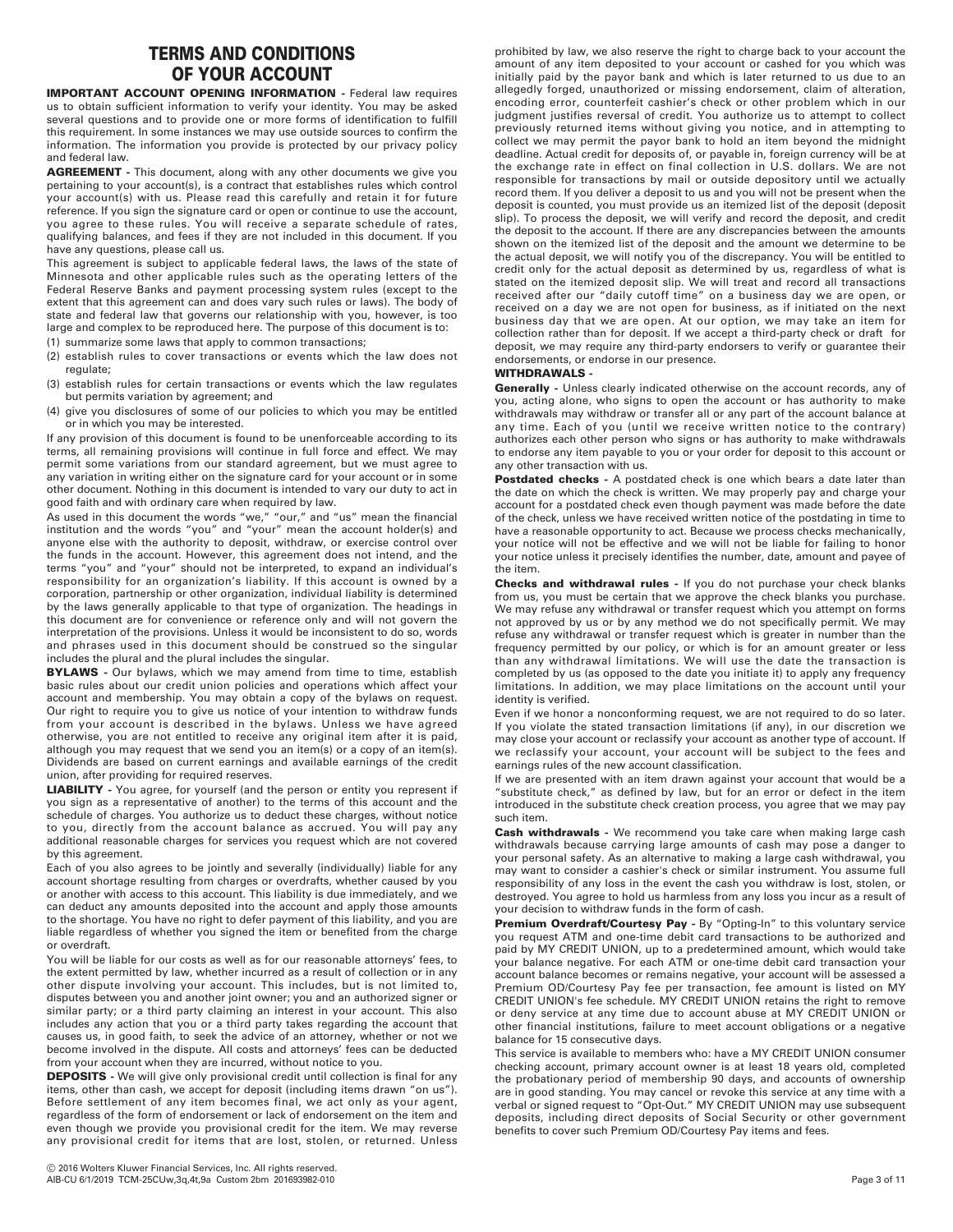**Multiple signatures, electronic check conversion, and similar transactions -** An electronic check conversion transaction is a transaction where a check or similar item is converted into an electronic fund transfer as defined in the Electronic Fund Transfers regulation. In these types of transactions the check or similar item is either removed from circulation (truncated) or given back to you. As a result, we have no opportunity to review the signatures or otherwise examine the original check or item. You agree that, as to these or any items as to which we have no opportunity to examine the signatures, you waive any requirement of multiple signatures.

# **UNDERSTANDING AND AVOIDING OVERDRAFT AND NONSUFFICIENT FUNDS (NSF) FEES -**

**Generally -** The information in this section is being provided to help you understand what happens if your account is overdrawn. Understanding the concepts of overdrafts and nonsufficient funds (NSF) is important and can help you avoid being assessed fees or charges. This section also provides contractual terms relating to overdrafts and NSF transactions.

An overdrawn account will typically result in you being charged an overdraft fee or an NSF fee. Generally, an overdraft occurs when there is not enough money in your account to pay for a transaction, but we pay (or cover) the transaction anyway. An NSF transaction is slightly different. In an NSF transaction, we do not cover the transaction. Instead, the transaction is rejected and the item or requested payment is returned. In either situation, we can charge you a fee.

If you use our Premium Overdraft/Courtesy Pay and we cover a transaction for which there is not enough money in your account to pay, we will consider that an overdraft. We treat all other transactions for which there is not enough money in your account as an NSF transaction, regardless of whether we cover the transaction or the transaction is rejected.

**Determining your available balance -** We use the "available balance" method to determine whether your account is overdrawn, that is, whether there is enough money in your account to pay for a transaction. Importantly, your "available" balance may not be the same as your account's "actual" balance. This means an overdraft or an NSF transaction could occur regardless of your account's actual balance.

Your account's actual balance (sometimes called the ledger balance) only includes transactions that have settled up to that point in time, that is, transactions (deposits and payments) that have posted to your account. The actual balance does not include outstanding transactions (such as checks that have not yet cleared and electronic transactions that have been authorized but which are still pending). The balance on your periodic statement is the ledger balance for your account as of the statement date.

As the name implies, your available balance is calculated based on the money "available" in your account to make payments. In other words, the available balance takes transactions that have been authorized, but not yet settled, and subtracts them from the actual balance. In addition, when calculating your available balance, any "holds" placed on deposits that have not yet cleared are also subtracted from the actual balance. For more information on how holds placed on funds in your account can impact your available balance, read the subsection titled "A temporary debit authorization hold affects your account balance."

**Overdrafts -** You understand that we may, at our discretion, honor withdrawal requests that overdraw your account. However, the fact that we may honor withdrawal requests that overdraw the account balance does not obligate us to do so later. So you can NOT rely on us to pay overdrafts on your account regardless of how frequently or under what circumstances we have paid overdrafts on your account in the past. We can change our practice of paying, or not paying, discretionary overdrafts on your account without notice to you. You can ask us if we have other account services that might be available to you where we commit to paying overdrafts under certain circumstances, such as an overdraft protection line-of-credit or a plan to sweep funds from another account you have with us. You agree that we may charge fees for overdrafts. For consumer accounts, we will not charge fees for overdrafts caused by ATM withdrawals or one-time debit card transactions if you have not opted-in to that service. We may use subsequent deposits, including direct deposits of social security or other government benefits, to cover such overdrafts and overdraft fees.

**Nonsufficient funds (NSF) fees -** If an item drafted by you (such as a check) or a transaction you set up (such as a preauthorized transfer) is presented for payment in an amount that is more than the amount of money available in your account, and we decide not to pay the item or transaction, you agree that we can charge you an NSF fee for returning the payment. Be aware that such an item or payment may be presented multiple times and that we do not monitor or control the number of times a transaction is presented for payment. You agree that we may charge you an NSF fee each time a payment is presented if the amount of money available in your account is not sufficient to cover the payment, regardless of the number of times the payment is presented.

Payment types - Some, but not necessarily all, of the ways you can access the funds in your account include debit card transactions, automated clearing house (ACH) transactions, and check transactions. All these payment types can use different processing systems and some may take more or less time to post. This information is important for a number of reasons. For example, keeping track of the checks you write and the timing of the preauthorized payments you set up will help you to know what other transactions might still post against your account. For information about how and when we process these different payment types, see the "Payment order of items" subsection below.

**Balance information -** Keeping track of your balance is important. You can review your balance in a number of ways including reviewing your periodic statement, reviewing your balance online, accessing your account information by phone, or coming into one of our branches.

**Funds availability -** Knowing when funds you deposit will be made available for withdrawal is another important concept that can help you avoid being assessed fees or charges. Please see our funds availability disclosure for information on when different types of deposits will be made available for withdrawal. For those accounts to which our funds availability policy disclosure does not apply, you can ask us when you make a deposit when those funds will be available for withdrawal. An item may be returned after the funds from the deposit of that item are made available for withdrawal. In that case, we will reverse the credit of the item. We may determine the amount of available funds in your account for the purpose of deciding whether to return an item for insufficient funds at any time between the times we receive the item and when we return the item or send a notice in lieu of return. We need only make one determination, but if we choose to make a subsequent determination, the account balance at the subsequent time will determine whether there are insufficient available funds.

**A temporary debit authorization hold affects your account balance -**  On debit card purchases, merchants may request a temporary hold on your account for a specified sum of money when the merchant does not know the exact amount of the purchase at the time the card is authorized. The amount of the temporary hold may be more than the actual amount of your purchase. Some common transactions where this occurs involve purchases of gasoline, hotel rooms, or meals at restaurants. When this happens, our processing system cannot determine that the amount of the hold exceeds the actual amount of your purchase. This temporary hold, and the amount charged to your account, will eventually be adjusted to the actual amount of your purchase, but it could be three calendar days, or even longer in some cases, before the adjustment is made. Until the adjustment is made, the amount of funds in your account available for other transactions will be reduced by the amount of the temporary hold. If another transaction is presented for payment in an amount greater than the funds left after the deduction of the temporary hold amount, you will be charged an NSF or overdraft fee according to our NSF or overdraft fee policy. You will be charged the fee even if you would have had sufficient funds in your account if the amount of the hold had been equal to the amount of your purchase.

**OWNERSHIP OF ACCOUNT AND BENEFICIARY DESIGNATION -** These rules apply to this account depending on the form of ownership and beneficiary designation, if any, specified on the account records. We make no representations as to the appropriateness or effect of the ownership and beneficiary designations, except as they determine to whom we pay the account funds.

**Single-Party Account -** Such an account is owned by one party.

**Multiple-Party Account -** Parties own account in proportion to net contributions unless there is clear and convincing evidence of a different intent. **RIGHTS AT DEATH - Single-Party Account -** At the death of a party,

ownership passes as part of the party's estate. **Multiple-Party Account With Right of Survivorship -** At death of party, ownership passes to the surviving party or parties.

**Multiple-Party Account Without Right of Survivorship -** At death of party, deceased party's ownership passes as part of deceased party's estate.

**Single-Party Account With Pay-on-Death Designation -** At death of the party, ownership passes to the designated pay-on-death beneficiaries and is not part of the party's estate.

**Multiple-Party Account With Right of Survivorship and Pay-on-Death Designation -** At death of last surviving party, ownership passes to the designated pay-on-death beneficiaries and is not part of the last surviving party's estate.

**BUSINESS, ORGANIZATION AND ASSOCIATION ACCOUNTS -** Earnings in the form of interest, dividends, or credits will be paid only on collected funds, unless otherwise provided by law or our policy. You represent that you have the authority to open and conduct business on this account on behalf of the entity. We may require the governing body of the entity opening the account to give us a separate authorization telling us who is authorized to act on its behalf. We will honor the authorization until we actually receive written notice of a change from the governing body of the entity.

**STOP PAYMENTS -** The rules in this section cover stopping payment of items such as checks and drafts. Rules for stopping payment of other types of transfers of funds, such as consumer electronic fund transfers, may be established by law or our policy. If we have not disclosed these rules to you elsewhere, you may ask us about those rules.

We may accept an order to stop payment on any item from any one of you. You must make any stop-payment order in the manner required by law and we must receive it in time to give us a reasonable opportunity to act on it before our stop-payment cutoff time. Because stop-payment orders are handled by computers, to be effective, your stop-payment order must precisely identify the number, date, and amount of the item, and the payee. You may stop payment on any item drawn on your account whether you sign the item or not. Your stop-payment order is effective for six months if it is given to us in writing or by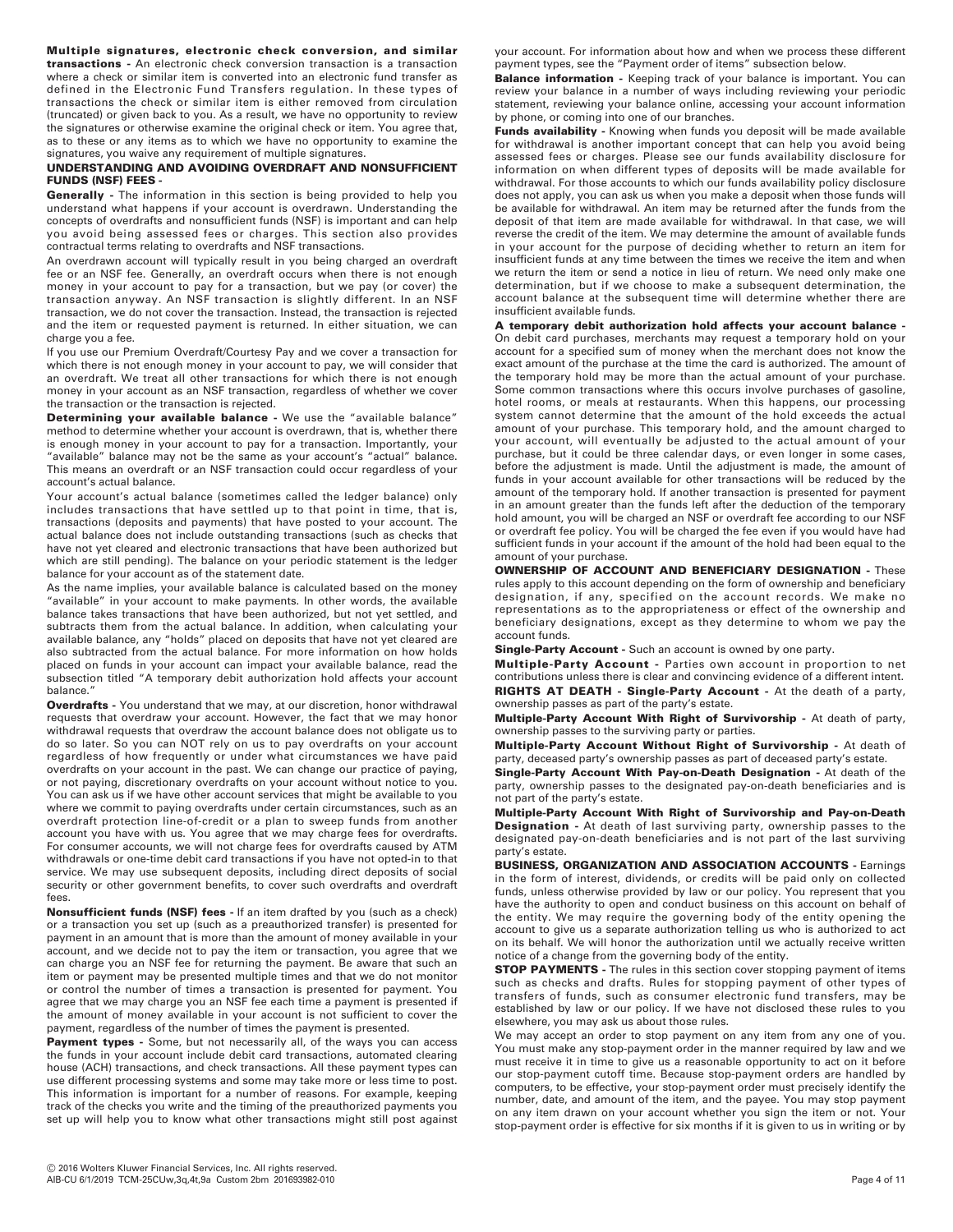another type of record (Generally, a "record" is information that is stored in such a way that it can be retrieved and can be heard or read and understood – you can ask us what type of stop-payment records you can give us). Your order will lapse after that time if you do not renew the order in writing before the end of the six-month period. If the original stop-payment order was oral your stoppayment order will lapse after 14 calendar days if it is not confirmed in writing or by another type of record within that time period. We are not obligated to notify you when a stop-payment order expires.

If you stop payment on an item and we incur any damages or expenses because of the stop payment, you agree to indemnify us for those damages or expenses, including attorneys' fees. You assign to us all rights against the payee or any other holder of the item. You agree to cooperate with us in any legal actions that we may take against such persons. You should be aware that anyone holding the item may be entitled to enforce payment against you despite the stop-payment order.

**TELEPHONE TRANSFERS -** A telephone transfer of funds from this account to another account with us, if otherwise arranged for or permitted, may be made by the same persons and under the same conditions generally applicable to withdrawals made in writing.

**AMENDMENTS AND TERMINATION -** We may change our bylaws and any term of this agreement. Rules governing changes in rates are provided separately in the Truth-in-Savings disclosure or in another document. For other changes we will give you reasonable notice in writing or by any other method permitted by law. We may close this account if your membership in the credit union terminates, or by giving reasonable notice to you and tender of the account balance personally or by mail. Items presented for payment after the account is closed may be dishonored. When you close your account, you are responsible for leaving enough money in the account to cover any outstanding items and charges to be paid from the account. Only a joint tenant that is a member can close an account. Reasonable notice depends on the circumstances, and in some cases such as when we cannot verify your identity or we suspect fraud, it might be reasonable for us to give you notice after the change or account closure becomes effective. For instance, if we suspect fraudulent activity with respect to your account, we might immediately freeze or close your account and then give you notice. At our option, we may suspend your rights to member services if you violate the terms of this agreement. If we have notified you of a change in any term of your account and you continue to have your account after the effective date of the change, you have agreed to the new term(s).

**NOTICES -** Any written notice you give us is effective when we actually receive it, and it must be given to us according to the specific delivery instructions provided elsewhere, if any. We must receive it in time to have a reasonable opportunity to act on it. If the notice is regarding a check or other item, you must give us sufficient information to be able to identify the check or item, including the precise check or item number, amount, date and payee. Written notice we give you is effective when it is deposited in the United States Mail with proper postage and addressed to your mailing address we have on file. Notice to any of you is notice to all of you.

**STATEMENTS - Your duty to report unauthorized signatures, alterations and forgeries -** You must examine your statement of account with "reasonable promptness." If you discover (or reasonably should have discovered) any unauthorized signatures or alterations, you must promptly notify us of the relevant facts. As between you and us, if you fail to do either of these duties, you will have to either share the loss with us, or bear the loss entirely yourself (depending on whether we used ordinary care and, if not, whether we substantially contributed to the loss). The loss could be not only with respect to items on the statement but other items with unauthorized signatures or alterations by the same wrongdoer.

You agree that the time you have to examine your statement and report to us will depend on the circumstances, but will not, in any circumstance, exceed a total of 30 days from when the statement is first sent or made available to you.

You further agree that if you fail to report any unauthorized signatures, alterations or forgeries in your account within 60 days of when we first send or make the statement available, you cannot assert a claim against us on any items in that statement, and as between you and us the loss will be entirely yours. This 60-day limitation is without regard to whether we used ordinary care. The limitation in this paragraph is in addition to that contained in the first paragraph of this section.

Your duty to report other errors or problems - In addition to your duty to review your statements for unauthorized signatures, alterations and forgeries, you agree to examine your statement with reasonable promptness for any other error or problem - such as an encoding error or an unexpected deposit amount. Also, if you receive or we make available either your items or images of your items, you must examine them for any unauthorized or missing endorsements or any other problems. You agree that the time you have to examine your statement and items and report to us will depend on the circumstances. However, this time period shall not exceed 60 days. Failure to examine your statement and items and report any errors to us within 60 days of when we first send or make the statement available precludes you from asserting a claim against us for any errors on items identified in that statement and as between you and us the loss will be entirely yours.

**Errors relating to electronic fund transfers or substitute checks -** For information on errors relating to electronic fund transfers (e.g., on-line, mobile, debit card or ATM transactions) refer to your Electronic Fund Transfers

disclosure and the sections on consumer liability and error resolution. For information on errors relating to a substitute check you received, refer to your disclosure entitled Substitute Checks and Your Rights.

**Duty to notify if statement not received -** You agree to immediately notify us if you do not receive your statement by the date you normally expect to receive it. Not receiving your statement in a timely manner is a sign that there may be an issue with your account, such as possible fraud or identity theft.

**ACCOUNT TRANSFER -** This account may not be transferred or assigned without our prior written consent.

**DIRECT DEPOSITS -** If we are required for any reason to reimburse the federal government for all or any portion of a benefit payment that was directly deposited into your account, you authorize us to deduct the amount of our liability to the federal government from the account or from any other account you have with us, without prior notice and at any time, except as prohibited by law. We may also use any other legal remedy to recover the amount of our liability.

**TEMPORARY ACCOUNT AGREEMENT -** If the account documentation indicates that this is a temporary account agreement, each person who signs to open the account or has authority to make withdrawals (except as indicated to the contrary) may transact business on this account. However, we may at some time in the future restrict or prohibit further use of this account if you fail to comply with the requirements we have imposed within a reasonable time.

**RIGHT TO REPAYMENT OF INDEBTEDNESS -** You each agree that we may (without prior notice and when permitted by law) charge against and deduct from this account any due and payable debt any of you owe us now or in the future. If this account is owned by one or more of you as individuals, we may set off any funds in the account against a due and payable debt a partnership owes us now or in the future, to the extent of your liability as a partner for the partnership debt. If your debt arises from a promissory note, then the amount of the due and payable debt will be the full amount we have demanded, as entitled under the terms of the note, and this amount may include any portion of the balance for which we have properly accelerated the due date.

In addition to these contract rights, we may also have rights under a "statutory lien." A "lien" on property is a creditor's right to obtain ownership of the property in the event a debtor defaults on a debt. A "statutory lien" is one created by federal or state statute. If federal or state law provides us with a statutory lien, then we are authorized to apply, without prior notice, your shares and dividends to any debt you owe us, in accord with the statutory lien.

Neither our contract rights nor rights under a statutory lien apply to this account if prohibited by law. For example, neither our contract rights nor rights under a statutory lien apply to this account if: (a) it is an Individual Retirement Account or similar tax-deferred account, or (b) the debt is created by a consumer credit transaction under a credit card plan (but this does not affect our rights under any consensual security interest), or (c) the debtor's right of withdrawal arises only in a representative capacity. We will not be liable for the dishonor of any check or draft when the dishonor occurs because we charge and deduct an amount you owe us from your account. You agree to hold us harmless from any claim arising as a result of our exercise of our right to repayment.

**RESTRICTIVE LEGENDS OR ENDORSEMENTS -** The automated processing of the large volume of checks we receive prevents us from inspecting or looking for restrictive legends, restrictive endorsements or other special instructions on every check. For this reason, we are not required to honor any restrictive legend or endorsement or other special instruction placed on checks you write unless we have agreed in writing to the restriction or instruction. Unless we have agreed in writing, we are not responsible for any losses, claims, damages, or expenses that result from your placement of these restrictions or instructions on your checks. Examples of restrictive legends placed on checks are "must be presented within 90 days" or "not valid for more than \$1,000.00." The payee's signature accompanied by the words "for deposit only" is an example of a restrictive endorsement.

**FACSIMILE SIGNATURES -** Unless you make advance arrangements with us, we have no obligation to honor facsimile signatures on your checks or other orders. If we do agree to honor items containing facsimile signatures, you authorize us, at any time, to charge you for all checks, drafts, or other orders, for the payment of money, that are drawn on us. You give us this authority regardless of by whom or by what means the facsimile signature(s) may have been affixed so long as they resemble the facsimile signature specimen filed with us, and contain the required number of signatures for this purpose. You must notify us at once if you suspect that your facsimile signature is being or has been misused.

**PLEDGES -** Each owner of this account may pledge all or any part of the funds in it for any purpose to which we agree. Any pledge of this account must first be satisfied before the rights of any surviving account owner or account beneficiary become effective.

**CHECK PROCESSING -** We process items mechanically by relying solely on the information encoded in magnetic ink along the bottom of the items. This means that we do not individually examine all of your items to determine if the item is properly completed, signed and endorsed or to determine if it contains any information other than what is encoded in magnetic ink. You agree that we have exercised ordinary care if our automated processing is consistent with general banking practice, even though we do not inspect each item. Because we do not inspect each item, if you write a check to multiple payees, we can properly pay the check regardless of the number of endorsements unless you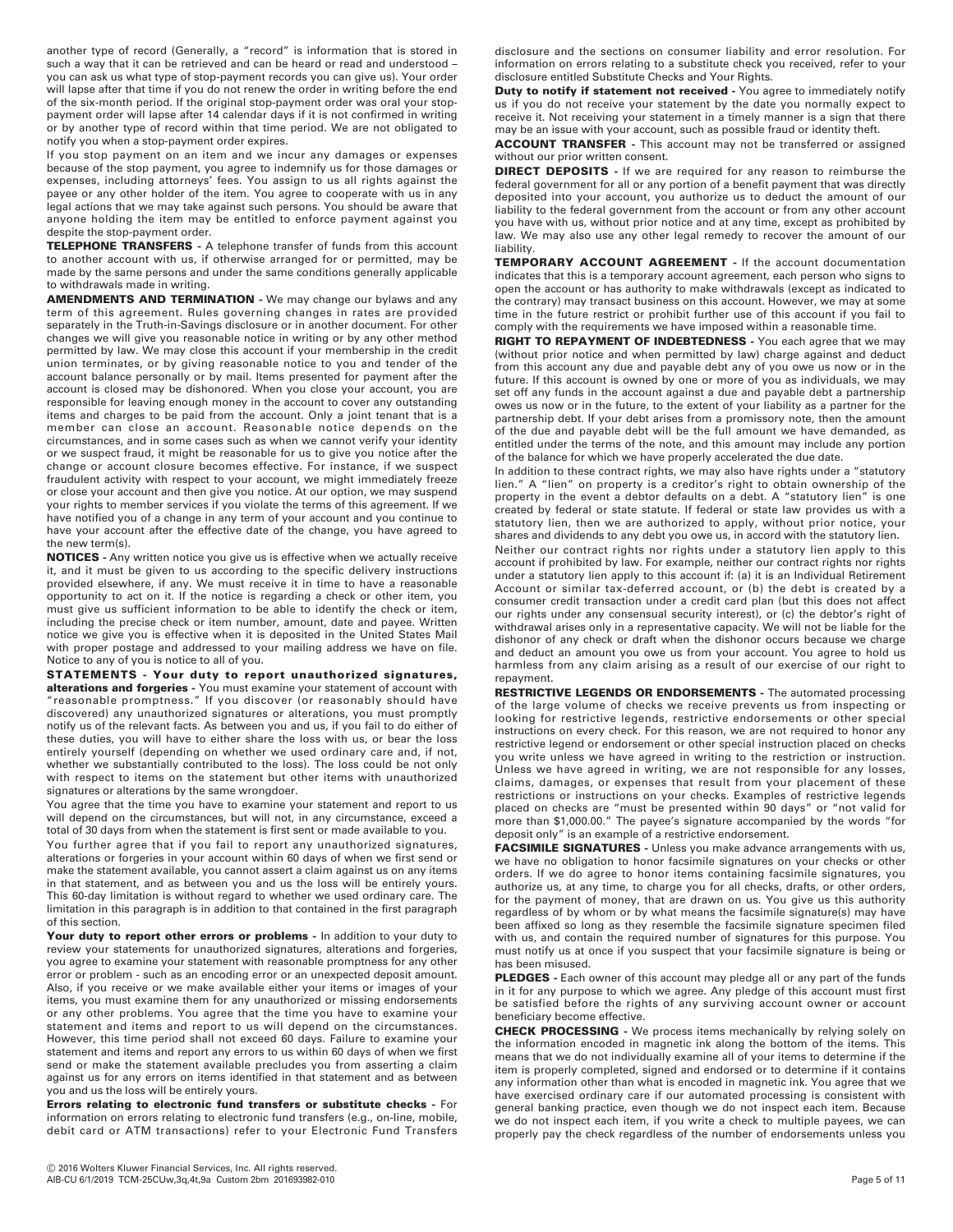notify us in writing that the check requires multiple endorsements. We must receive the notice in time for us to have a reasonable opportunity to act on it, and you must tell us the precise date of the check, amount, check number and payee. We are not responsible for any unauthorized signature or alteration that would not be identified by a reasonable inspection of the item. Using an automated process helps us keep costs down for you and all account holders.

**CHECK CASHING -** We may charge a fee for anyone that does not have an account with us who is cashing a check, draft or other instrument written on your account. We may also require reasonable identification to cash such a check, draft or other instrument. We can decide what identification is reasonable under the circumstances and such identification may be documentary or physical and may include collecting a thumbprint or fingerprint.

**ENDORSEMENTS -** We may accept for deposit any item payable to you or your order, even if they are not endorsed by you. We may give cash back to any one of you. We may supply any missing endorsement(s) for any item we accept for deposit or collection, and you warrant that all endorsements are genuine.

To ensure that your check or share draft is processed without delay, you must endorse it (sign it on the back) in a specific area. Your entire endorsement (whether a signature or a stamp) along with any other endorsement information (e.g. additional endorsements, ID information, driver's license number, etc.) must fall within 1½" of the "trailing edge" of a check. Endorsements must be made in blue or black ink, so that they are readable by automated check processing equipment.

As you look at the front of a check, the "trailing edge" is the left edge. When you flip the check over, be sure to keep all endorsement information within 11 /2" of that edge.



BACK OF CHECK

It is important that you confine the endorsement information to this area since the remaining blank space will be used by others in the processing of the check to place additional needed endorsements and information. You agree that you will indemnify, defend, and hold us harmless for any loss, liability, damage or expense that occurs because your endorsement, another endorsement or information you have printed on the back of the check obscures our endorsement.

These endorsement guidelines apply to both personal and business checks.

**DEATH OR INCOMPETENCE -** You agree to notify us promptly if any person with a right to withdraw funds from your account(s) dies or is adjudicated (determined by the appropriate official) incompetent. We may continue to honor your checks, items, and instructions until: (a) we know of your death or adjudication of incompetence, and (b) we have had a reasonable opportunity to act on that knowledge. You agree that we may pay or certify checks drawn on or before the date of death or adjudication of incompetence for up to ten (10) days after your death or adjudication of incompetence unless ordered to stop payment by someone claiming an interest in the account.

**FIDUCIARY ACCOUNTS -** Accounts may be opened by a person acting in a fiduciary capacity. A fiduciary is someone who is appointed to act on behalf of and for the benefit of another. We are not responsible for the actions of a fiduciary, including the misuse of funds. This account may be opened and maintained by a person or persons named as a trustee under a written trust agreement, or as executors, administrators, or conservators under court orders. You understand that by merely opening such an account, we are not acting in the capacity of a trustee in connection with the trust nor do we undertake any obligation to monitor or enforce the terms of the trust or letters.

**CREDIT VERIFICATION -** You agree that we may verify credit and employment history by any necessary means, including preparation of a credit report by a credit reporting agency.

**LEGAL ACTIONS AFFECTING YOUR ACCOUNT -** If we are served with a subpoena, restraining order, writ of attachment or execution, levy, garnishment, search warrant, or similar order relating to your account (termed "legal action" in this section), we will comply with that legal action. Or, in our discretion, we may freeze the assets in the account and not allow any payments out of the account until a final court determination regarding the legal action. We may do these things even if the legal action involves less than all of you. In these cases, we will not have any liability to you if there are insufficient funds to pay your items because we have withdrawn funds from your account or in any way restricted access to your funds in accordance with the legal action. Any fees or expenses we incur in responding to any legal action (including, without limitation, attorneys' fees and our internal expenses) may be charged against your account. The list of fees applicable to your account(s) provided elsewhere may specify additional fees that we may charge for certain legal actions. **ACCOUNT SECURITY -**

**Duty to protect account information and methods of access - It is your** responsibility to protect the account numbers and electronic access devices (e.g., an ATM card) we provide you for your account(s). Do not discuss, compare, or share information about your account number(s) with anyone unless you are willing to give them full use of your money. An account number can be used by thieves to issue an electronic debit or to encode your number on a false demand draft which looks like and functions like an authorized check. If you furnish your access device and grant actual authority to make transfers to another person (a family member or coworker, for example) who then exceeds that authority, you are liable for the transfers unless we have been notified that transfers by that person are no longer authorized.

Your account number can also be used to electronically remove money from your account, and payment can be made from your account even though you did not contact us directly and order the payment.

You must also take precaution in safeguarding your blank checks. Notify us at once if you believe your checks have been lost or stolen. As between you and us, if you are negligent in safeguarding your checks, you must bear the loss entirely yourself or share the loss with us (we may have to share some of the loss if we failed to use ordinary care and if we substantially contributed to the loss).

Positive pay and other fraud prevention services - Except for consumer electronic fund transfers subject to Regulation E, you agree that if we offer you services appropriate for your account to help identify and limit fraud or other unauthorized transactions against your account, and you reject those services, you will be responsible for any fraudulent or unauthorized transactions which could have been prevented by the services we offered. You will not be responsible for such transactions if we acted in bad faith or to the extent our negligence contributed to the loss. Such services include positive pay or commercially reasonable security procedures. If we offered you a commercially reasonable security procedure which you reject, you agree that you are responsible for any payment order, whether authorized or not, that we accept in compliance with an alternative security procedure that you have selected. The positive pay service can help detect and prevent check fraud and is appropriate for account holders that issue: a high volume of checks, a lot of checks to the general public, or checks for large dollar amounts.

**TELEPHONIC INSTRUCTIONS -** Unless required by law or we have agreed otherwise in writing, we are not required to act upon instructions you give us via facsimile transmission or leave by voice mail or on a telephone answering machine.

**MONITORING AND RECORDING TELEPHONE CALLS AND CONSENT TO RECEIVE COMMUNICATIONS -** Subject to federal and state law, we may monitor or record phone calls for security reasons, to maintain a record and to ensure that you receive courteous and efficient service. You consent in advance to any such recording.

To provide you with the best possible service in our ongoing business relationship for your account we may need to contact you about your account from time to time by telephone, text messaging or email. However, we first obtain your consent to contact you about your account in compliance with applicable consumer protection provisions in the federal Telephone Consumer Protection Act of 1991 (TCPA), CAN-SPAM Act and their related federal regulations and orders issued by the Federal Communications Commission (FCC).

- Your consent is limited to your account, and as authorized by applicable law and regulations.
- Your consent is voluntary and not conditioned on the purchase of any product or service from us.

With the above understandings, you authorize us to contact you regarding your account throughout its existence using any telephone numbers or email addresses that you have previously provided to us by virtue of an existing business relationship or that you may subsequently provide to us.

This consent is regardless of whether the number we use to contact you is assigned to a landline, a paging service, a cellular wireless service, a specialized mobile radio service, other radio common carrier service or any other service for which you may be charged for the call. You further authorize us to contact you through the use of voice, voice mail and text messaging, including the use of pre-recorded or artificial voice messages and an automated dialing device.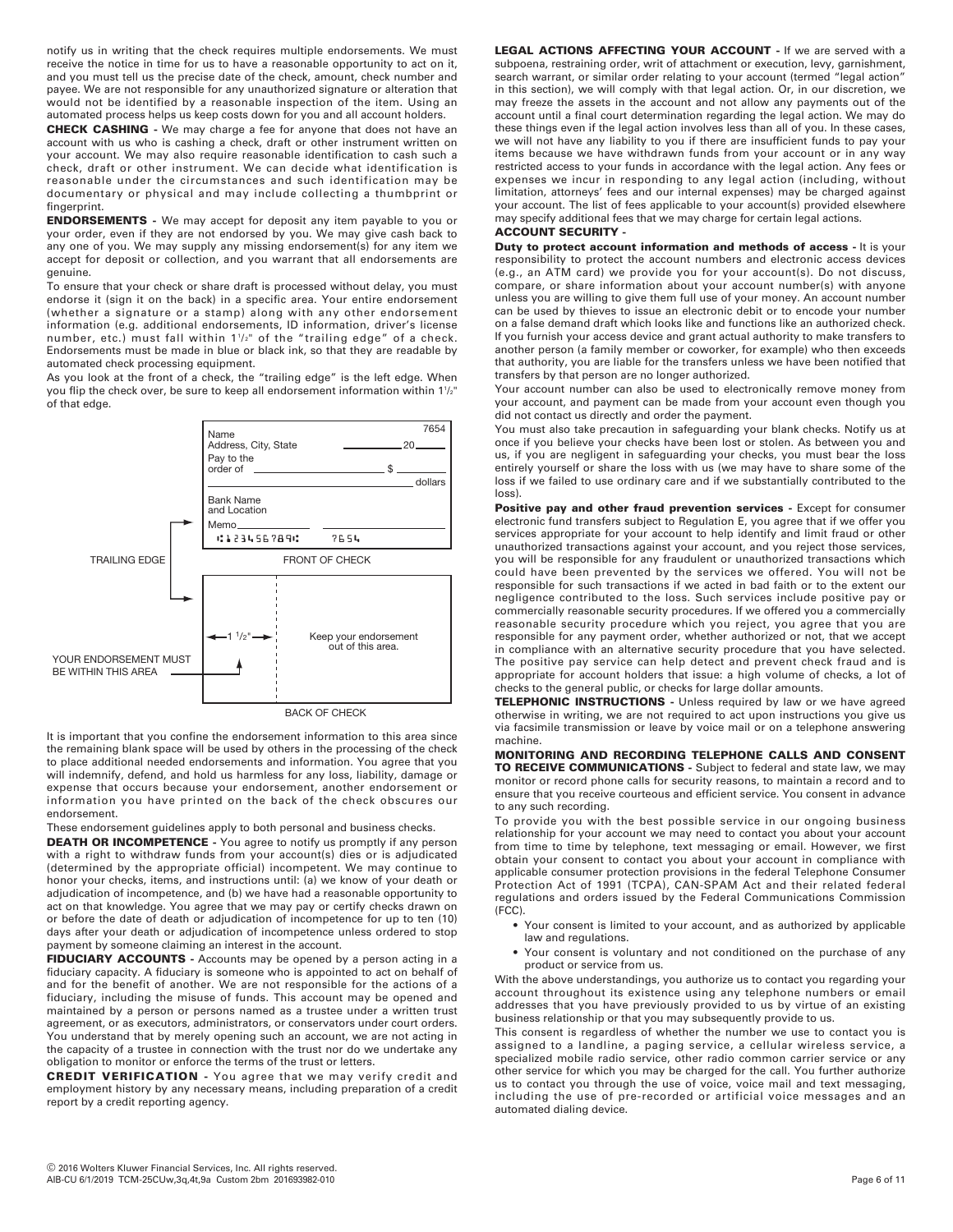If necessary, you may change or remove any of the telephone numbers or email addresses at any time using any reasonable means to notify us.

**CLAIM OF LOSS -** The following rules do not apply to a transaction or claim related to a consumer electronic fund transfer governed by Regulation E (e.g., an everyday consumer debit card or ATM transaction). The error resolution procedures for consumer electronic fund transfers can be found in our initial Regulation E disclosure titled, "Electronic Fund Transfers." For other transactions or claims, if you claim a credit or refund because of a forgery, alteration, or any other unauthorized withdrawal, you agree to cooperate with us in the investigation of the loss, including giving us an affidavit containing whatever reasonable information we require concerning your account, the transaction, and the circumstances surrounding the loss. You will notify law enforcement authorities of any criminal act related to the claim of lost, missing, or stolen checks or unauthorized withdrawals. We will have a reasonable period of time to investigate the facts and circumstances surrounding any claim of loss. Unless we have acted in bad faith, we will not be liable for special or consequential damages, including loss of profits or opportunity, or for attorneys' fees incurred by you.

You agree that you will not waive any rights you have to recover your loss against anyone who is obligated to repay, insure, or otherwise reimburse you for your loss. You will pursue your rights or, at our option, assign them to us so that we may pursue them. Our liability will be reduced by the amount you recover or are entitled to recover from these other sources.

**EARLY WITHDRAWAL PENALTIES (and involuntary withdrawals) -** We may impose early withdrawal penalties on a withdrawal from a time or term share account even if you don't initiate the withdrawal. For instance, the early withdrawal penalty may be imposed if the withdrawal is caused by the enforcement of our right to repayment of indebtedness against funds in the account or as a result of an attachment or other legal process. We may close your account and impose the early withdrawal penalty on the entire account balance in the event of a partial early withdrawal. See your notice of penalty for early withdrawals for additional information.

**ADDRESS OR NAME CHANGES -** You are responsible for notifying us of any change in your address or your name. Unless we agree otherwise, change of address or name must be made in writing by at least one of the account holders. Informing us of your address or name change on a check reorder form is not sufficient. We will attempt to communicate with you only by use of the most recent address you have provided to us. If provided elsewhere, we may impose a service fee if we attempt to locate you.

**RESOLVING ACCOUNT DISPUTES -** We may place an administrative hold on the funds in your account (refuse payment or withdrawal of the funds) if it becomes subject to a claim adverse to (1) your own interest; (2) others claiming an interest as survivors or beneficiaries of your account; or (3) a claim arising by operation of law. The hold may be placed for such period of time as we believe reasonably necessary to allow a legal proceeding to determine the merits of the claim or until we receive evidence satisfactory to us that the dispute has been resolved. We will not be liable for any items that are dishonored as a consequence of placing a hold on funds in your account for these reasons.

**WAIVER OF NOTICES -** To the extent permitted by law, you waive any notice of non-payment, dishonor or protest regarding any items credited to or charged against your account. For example, if you deposit an item and it is returned unpaid or we receive a notice of nonpayment, we do not have to notify you unless required by federal Regulation CC or other law.

**ACH AND WIRE TRANSFERS -** This agreement is subject to Article 4A of the Uniform Commercial Code - Fund Transfers as adopted in the state in which you have your account with us. If you originate a fund transfer and you identify by name and number a beneficiary financial institution, an intermediary financial institution or a beneficiary, we and every receiving or beneficiary financial institution may rely on the identifying number to make payment. We may rely on the number even if it identifies a financial institution, person or account other than the one named. You agree to be bound by automated clearing house association rules. These rules provide, among other things, that payments made to you, or originated by you, are provisional until final settlement is made through a Federal Reserve Bank or payment is otherwise made as provided in Article 4A-403(a) of the Uniform Commercial Code. If we do not receive such payment, we are entitled to a refund from you in the amount credited to your account and the party originating such payment will not be considered to have paid the amount so credited. Credit entries may be made by ACH. If we receive a payment order to credit an account you have with us by wire or ACH, we are not required to give you any notice of the payment order or credit.

# ————————————— **NOTICE OF NEGATIVE INFORMATION**

Federal law requires us to provide the following notice to members before any "negative information" may be furnished to a nationwide consumer reporting agency. "Negative information" includes information concerning delinquencies, overdrafts or any form of default. This notice does not mean that we will be reporting such information about you, only that we may report such information about members that have not done what they are required to do under our agreement.

After providing this notice, additional negative information may be submitted without providing another notice.

**We may report information about your account to credit bureaus. Late payments, missed payments or other defaults on your account may be reflected in your credit report.**

# **ELECTRONIC FUND TRANSFERS YOUR RIGHTS AND RESPONSIBILITIES**

—————————————

Indicated below are types of Electronic Fund Transfers we are capable of handling, some of which may not apply to your account. Please read this disclosure carefully because it tells you your rights and obligations for the transactions listed. You should keep this notice for future reference.

**Electronic Funds Transfers Initiated By Third Parties.** You may authorize a third party to initiate electronic fund transfers between your account and the third party's account. These transfers to make or receive payment may be one-time occurrences or may recur as directed by you. These transfers may use the Automated Clearing House (ACH) or other payments network. Your authorization to the third party to make these transfers can occur in a number of ways. For example, your authorization to convert a check or draft to an electronic fund transfer or to electronically pay a returned check or draft charge can occur when a merchant provides you with notice and you go forward with the transaction (typically, at the point of purchase, a merchant will post a sign and print the notice on a receipt). In all cases, these third party transfers will require you to provide the third party with your account number and credit union information. This information can be found on your check or draft as well as on a deposit or withdrawal slip. Thus, you should only provide your credit union and account information (whether over the phone, the Internet, or via some other method) to trusted third parties whom you have authorized to initiate these electronic fund transfers. Examples of these transfers include, but are not limited to:

- **Preauthorized credits.** You may make arrangements for certain direct deposits to be accepted into your share draft or share savings account(s).
- **Preauthorized payments.** You may make arrangements to pay certain recurring bills from your share draft or share savings account(s).
- **Electronic check or draft conversion.** You may authorize a merchant or other payee to make a one-time electronic payment from your checking or share draft account using information from your check or draft to pay for purchases or pay bills.
- **Electronic returned check or draft charge.** You may authorize a merchant or other payee to initiate an electronic funds transfer to collect a charge in the event a check or draft is returned for insufficient funds.

**Telephone Banking Transfers - types of transfers -** You may access your account by telephone at 612-798-7111 using your personal identification number and your social security number, to:

- **•** transfer funds from share draft to any of your accounts
- **•** transfer funds from share savings to any of your accounts
- **•** transfer funds from line of credit to any of your accounts
- **•** make payments from share draft or share savings to loan accounts with us
- **•** get information about:
	- **-** the account balance of all accounts
- **-** the last six months of deposits or withdrawals from share draft or share savings accounts

**ATM Transfers - types of transfers and dollar limitations -** You may access your account(s) by ATM using your MY CREDIT UNION Debit Card and personal identification number, to:

- **•** make deposits to share draft or share savings account(s) with an ATM or debit card
- **•** get cash withdrawals from share draft or share savings account(s) with an ATM or debit card
- **-** you may withdraw no more than \$500.00 per day
- **•** transfer funds between share savings and share draft account(s) with an ATM or debit card
- **•** get information about:
	- **-** the account balance of your share draft or share savings account(s) **•** with an ATM or debit card

Some of these services may not be available at all terminals.

**Types of MY CREDIT UNION Debit Card Point-of-Sale Transactions -** You may access your share draft account(s) to purchase goods (in person, online, or by phone), pay for services (in person, online, or by phone), get cash from a merchant, if the merchant permits, or from a participating financial institution, and do anything that a participating merchant will accept.

**Point-of-Sale Transactions - dollar limitations -** Using your card:

**•** you may not exceed \$1,500.00 in transactions per day **Currency Conversion and International Transactions.** 

**(a) For point-of-sale (merchant) transactions.** When you use your MY CREDIT UNION Debit Card for this type of transaction and it settles in a currency other than US Dollars, the charge will be converted into the US Dollar amount. The currency conversion rate used to determine the transaction amount in US Dollars is either a rate selected by Visa from the range of rates available in wholesale currency markets for the applicable central processing date, which rate may vary from the rate Visa itself receives, or the governmentmandated rate in effect for the applicable central processing date. The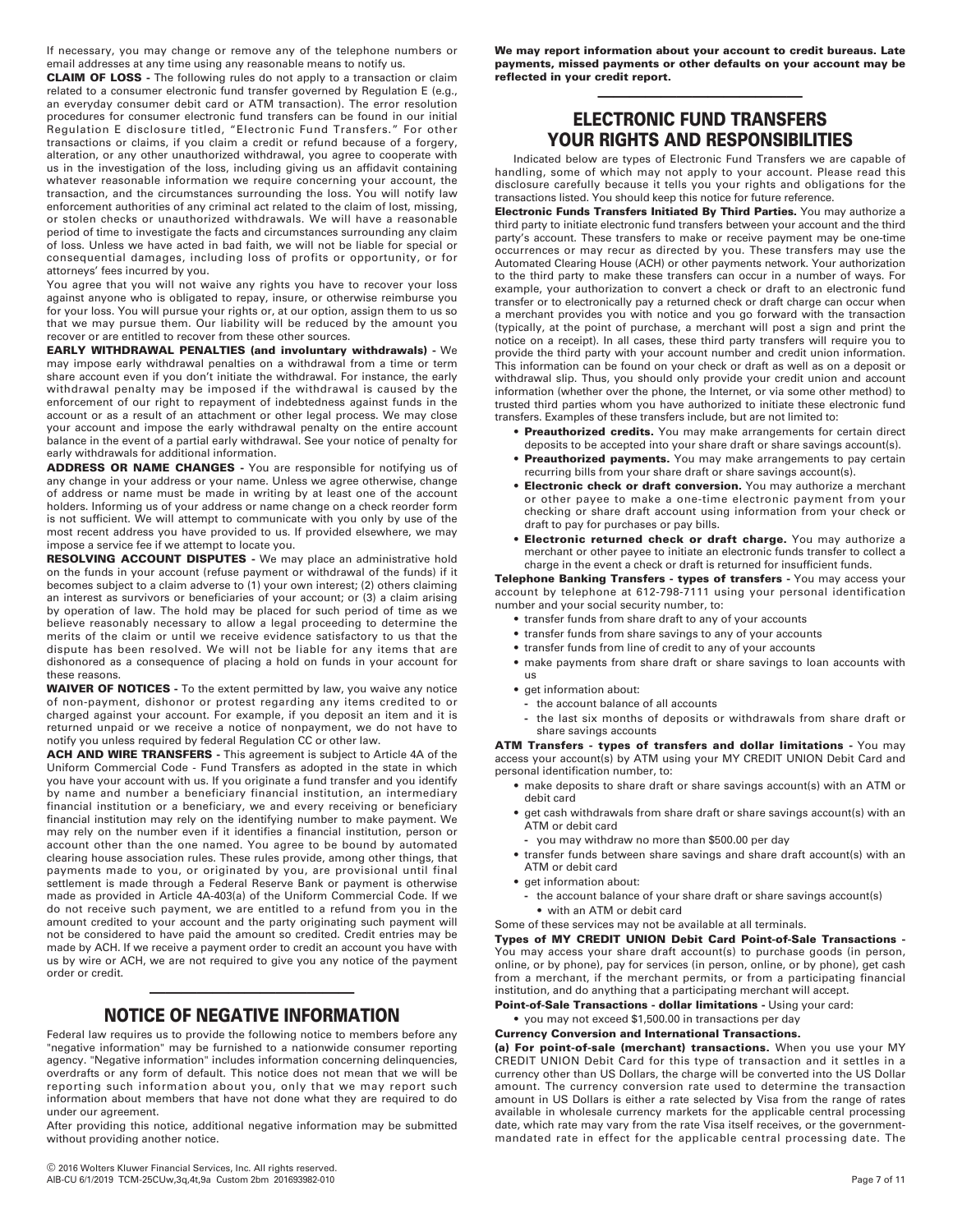conversion rate in effect on the processing date may differ from the rate in effect on the transaction date or posting date.

Visa USA charges us a 1% International Service Assessment on all international transactions regardless of whether there is a currency conversion. We pass this international transaction fee on to you. An international transaction is a transaction where the country of the merchant is outside the USA.

**(b) For ATM transactions.** When you use your MY CREDIT UNION Debit Card for this type of transaction and it settles in a currency other than US Dollars, Mastercard/Cirrus will convert the charge into a US Dollar amount. The Mastercard/Cirrus currency conversion procedure is based on rates observed in the wholesale market or, where applicable, on government-mandated rates. The currency conversion rate Mastercard/Cirrus generally uses is the rate for the applicable currency that is in effect on the day the transaction occurred. However, in limited situations, particularly where Mastercard/Cirrus transaction processing is being delayed, Mastercard/Cirrus may instead use the rate for the applicable currency in effect on the day the transaction is processed.

Mastercard/Cirrus charges us a Currency Conversion Assessment of 20 basis points (.2% of the transaction) for performing the currency conversion. In addition, Mastercard/Cirrus charges us an Issuer Cross-Border Assessment of 90 basis points (.9% of the transaction) on all cross-border transactions regardless of whether there is a currency conversion. We will charge you 1% of the transaction amount. A cross-border transaction is a transaction processed through the Global Clearing Management System or the Mastercard Debit Switch in which the country of the merchant is different than the country of the cardholder.

Advisory Against Illegal Use. You agree not to use your card(s) for illegal gambling or other illegal purpose. Display of a payment card logo by, for example, an online merchant does not necessarily mean that transactions are lawful in all jurisdictions in which the cardholder may be located.

**Non-Visa Debit Transaction Processing.** We have enabled non-Visa debit transaction processing. This means you may use your Visa-branded debit card on a PIN-Debit Network\* (a non-Visa network) without using a PIN.

The provisions of your agreement with us relating only to Visa transactions are not applicable to non-Visa transactions. For example, the additional limits on liability (sometimes referred to as Visa's zero-liability program) and the streamlined error resolution procedures offered on Visa debit card transactions are not applicable to transactions processed on a PIN-Debit Network.

\*Visa Rules generally define *PIN-Debit Network* as a non-Visa debit network that typically authenticates transactions by use of a personal identification number (PIN) but that is not generally known for having a card program.

**Visa Account Updater Notice of Right to Opt Out.** Your Visa Classic and Visa Platinum cards will be automatically enrolled in the free Visa® Account Updater (VAU) service. VAU helps participating merchants who receive recurring payments from your card have access to current card account information on file. For instance, participating merchants will have access to information about card expiration, or if you report that your card has been lost or stolen. You are entitled to opt out of this service. You may opt out at any time.

If you want to opt out, phone us at 612-798-7100 or notify us through Secure Online Banking messaging. You must include your name and card number. If you opt out, you may opt back in if you decide you want the Visa Account Updater service in the future. You may opt in the same way(s) that you can opt out.

#### **MY CREDIT UNION On-Line Banking Computer Transfers - types of transfers -** You may access your account(s) by computer through the internet by logging onto our website at www.mymncu.org and using your user identification and your password, to:

- **•** transfer funds from share draft or share savings to any of your accounts
- **•** transfer funds from line of credit to any of your deposit accounts
- **•** make payments from share draft or share savings to loan account(s) with us
- **•** make payments from share draft to third parties (Bill Payment)
- **•** get information about:
	- **-** the account balance of share draft or share savings account(s)
	- **-** the last six months deposits or withdrawals from share draft or share savings accounts

## **Termination -**

- **•** You may terminate the electronic fund transfer agreement by written notice to us.
- **•** We may terminate the electronic fund transfer agreement by written notice to you.

# **FEES**

**•** We do not charge for direct deposits to any type of account.

**•** We do not charge for preauthorized payments from any type of account. Except as indicated elsewhere, we do not charge for these electronic fund transfers.

**ATM Operator/Network Fees.** When you use an ATM not owned by us, you may be charged a fee by the ATM operator or any network used (and you may be charged a fee for a balance inquiry even if you do not complete a fund transfer).

# **DOCUMENTATION**

**• Terminal transfers.** You can get a receipt at the time you make a transfer to or from your account using an automated teller machine or

point-of-sale terminal. However, you may not get a receipt if the amount of the transfer is \$15 or less.

**• Preauthorized credits.** If you have arranged to have direct deposits made to your account at least once every 60 days from the same person or company, you can call us at 612-798-7100 to find out whether or not the deposit has been made.

# **• Periodic statements.**

You will get a monthly account statement from us for your share draft and share savings accounts, unless there are no transfers in a particular month. In any case, you will get a statement at least quarterly.

# **PREAUTHORIZED PAYMENTS**

**• Right to stop payment and procedure for doing so.** If you have told us in advance to make regular payments out of your account, you can stop any of these payments. Here is how:

Call or write us at the telephone number or address listed in this disclosure in time for us to receive your request 3 business days or more before the payment is scheduled to be made. If you call, we may also require you to put your request in writing and get it to us within 14 days after you call.

Please refer to our separate fee schedule for the amount we will charge you for each stop-payment order you give.

- **Notice of varying amounts.** If these regular payments may vary in amount, the party you are going to pay will tell you, 10 days before each payment, when it will be made and how much it will be. (You may choose instead to get this notice only when the payment would differ by more than a certain amount from the previous payment, or when the amount would fall outside certain limits that you set.)
- **Liability for failure to stop payment of preauthorized transfer.** If

you order us to stop one of these payments 3 business days or more before the transfer is scheduled, and we do not do so, we will be liable for your losses or damages.

# **FINANCIAL INSTITUTION'S LIABILITY**

**Liability for failure to make transfers.** If we do not complete a transfer to or from your account on time or in the correct amount according to our agreement with you, we will be liable for your losses or damages. However, there are some exceptions. We will not be liable, for instance:

- (1) If, through no fault of ours, you do not have enough money in your account to make the transfer.
- (2) If you have an overdraft line and the transfer would go over the credit limit.
- (3) If the automated teller machine where you are making the transfer does not have enough cash.
- (4) If the terminal or system was not working properly and you knew about the breakdown when you started the transfer.
- (5) If circumstances beyond our control (such as fire or flood) prevent the transfer, despite reasonable precautions that we have taken.

#### (6) There may be other exceptions stated in our agreement with you. **CONFIDENTIALITY**

We will disclose information to third parties about your account or the transfers you make:

- (1) where it is necessary for completing transfers; or
- (2) in order to verify the existence and condition of your account for a third party, such as a credit bureau or merchant; or
- (3) in order to comply with government agency or court orders; or
- (4) as explained in the separate Privacy Disclosure.

#### **UNAUTHORIZED TRANSFERS**

# **(a) Consumer liability.**

*• Generally.* Tell us at once if you believe your card and/or code has been lost or stolen, or if you believe that an electronic fund transfer has been made without your permission using information from your check or draft. Telephoning is the best way of keeping your possible losses down. You could lose all of the money in your account (plus your maximum overdraft line of credit). We will be liable for all unauthorized transfers unless the unauthorized transfer was due to the loss or theft of your card and/or code. If due to the loss or theft of your card and/or code, and you notify us within 60 days of when the unauthorized transfer appears on the statement you can lose no more than \$50 if someone used your card and/or code without permission.

If you do NOT notify us within 60 days after the unauthorized transfer appears on your statement, and we prove that we could have stopped someone from using your card and/or code without your permission if you had told us within 2 days of when you discover the loss or theft of your card and/or code, you could lose as much as \$500 for unauthorized transfers that appear on the statement.

Also, if your statement shows transfers that you did not make, including those made by card, code or other means, tell us at once. If you do not tell us within 60 days after the statement was mailed to you, you may not get back any money you lost after the 60 days if we prove that we could have stopped someone from taking the money if you had told us in time.

If a good reason (such as a long trip or a hospital stay) kept you from telling us, we will extend the time periods.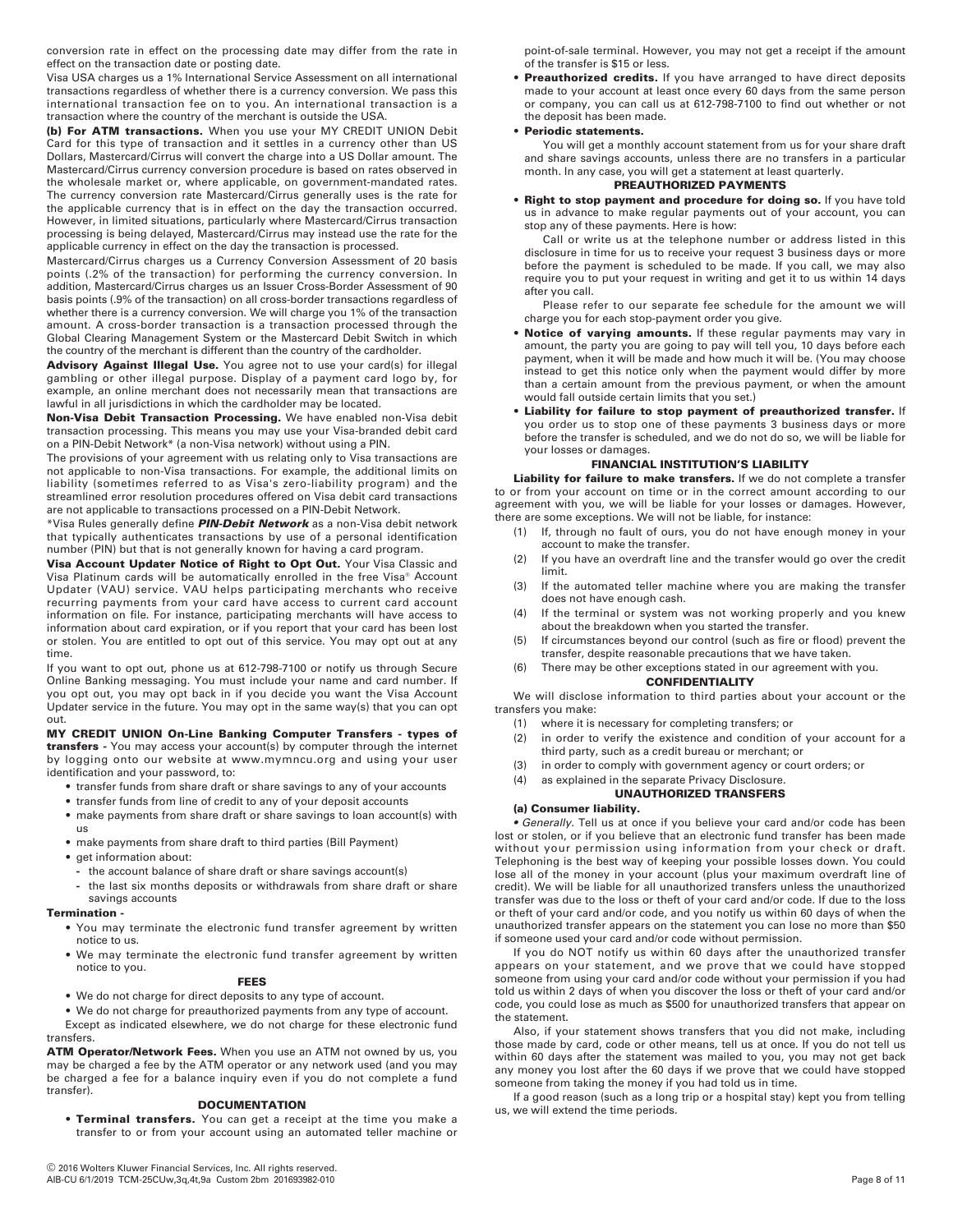*• Additional Limit on Liability for MY CREDIT UNION Debit Card*. Unless you have been negligent or have engaged in fraud, you will not be liable for any unauthorized transactions using your lost or stolen MY CREDIT UNION Debit Card. This additional limit on liability does not apply to ATM transactions outside of the U.S., to ATM transactions not sent over Visa or Plus networks, or to transactions using your Personal Identification Number which are not processed by VISA®. Visa is a registered trademark of Visa International Service Association.

**(b) Contact in event of unauthorized transfer.** If you believe your card and/or code has been lost or stolen, call or write us at the telephone number or address listed in this disclosure. You should also call the number or write to the address listed in this disclosure if you believe a transfer has been made using the information from your check or draft without your permission.

## **RIGHT TO BRING CIVIL ACTION**

You may bring a civil action against any person violating any provision of Minnesota Statutes § 47.69 (governing consumer privacy and unauthorized withdrawals).

If you prevail in such an action, you may recover the greater of your actual damages or \$500. You may also be entitled to recover punitive damages, your court costs and reasonable attorney's fees.

#### **TIME NEEDED TO COMPLETE TERMINAL TRANSACTIONS**

- **•** Withdrawals made at a terminal will normally be completed and charged to your account within one (1) business day.
- **•** Deposits made at a terminal will normally be credited to your account within one (1) business day.
- **•** Transfers between accounts will normally be completed within one (1) business day.
- **•** Payments made at a terminal will normally be completed within one (1) business day.

# **POINT-OF-SALE TRANSACTIONS**

Payment for goods or services made in this manner shall not affect any of the rights, protections, or liabilities in existing law concerning a cash or credit sale made by means other than through the use of a terminal.

You cannot reverse a point-of-sale transaction.

# **ERROR RESOLUTION NOTICE**

In Case of Errors or Questions About Your Electronic Transfers, Call or Write us at the telephone number or address listed in this disclosure, as soon as you can, if you think your statement or receipt is wrong or if you need more information about a transfer listed on the statement or receipt. We must hear from you no later than 60 days after we sent the FIRST statement on which the problem or error appeared.

- (1) Tell us your name and account number (if any).
- (2) Describe the error or the transfer you are unsure about, and explain as clearly as you can why you believe it is an error or why you need more information.
- (3) Tell us the dollar amount of the suspected error.

If you tell us orally, we may require that you send us your complaint or question in writing within 10 business days.

We will determine whether an error occurred within 10 business days (5 business days for MY CREDIT UNION Debit Card point-of-sale transactions processed by Visa and 20 business days if the transfer involved a new account) after we hear from you and will correct any error promptly. If we need more time, however, we may take up to 45 days (90 days if the transfer involved a new account, a point-of-sale transaction, or a foreign-initiated transfer) to investigate your complaint or question. If we decide to do this, we will credit your account within 10 business days (5 business days for MY CREDIT UNION Debit Card point-of-sale transactions processed by Visa and 20 business days if the transfer involved a new account) for the amount you think is in error, so that you will have the use of the money during the time it takes us to complete our investigation. If we ask you to put your complaint or question in writing and we do not receive it within 10 business days, we may not credit your account. Your account is considered a new account for the first 30 days after the first deposit is made, unless each of you already has an established account with us before this account is opened.

We will tell you the results within three business days after completing our investigation. If we decide that there was no error, we will send you a written explanation.

You may ask for copies of the documents that we used in our investigation.

MY CREDIT UNION OPERATIONS DEPARTMENT 9550 LYNDALE AVE. BLOOMINGTON, MN 55420 Business Days: Monday through Friday Excluding Federal Holidays Phone: 612-798-7100 MORE DETAILED INFORMATION IS AVAILABLE ON REQUEST

## **NOTICE OF ATM/NIGHT DEPOSIT FACILITY USER PRECAUTIONS**

As with all financial transactions, please exercise discretion when using an automated teller machine (ATM) or night deposit facility. For your own safety, be careful. The following suggestions may be helpful.

- 1. Prepare for your transactions at home (for instance, by filling out a deposit slip) to minimize your time at the ATM or night deposit facility.
- Mark each transaction in your account record, but not while at the ATM or night deposit facility. Always save your ATM receipts. Don't leave them at the ATM or night deposit facility because they may contain important account information.
- 3. Compare your records with the account statements or account histories that you receive.
- 4. Don't lend your ATM card to anyone.
- 5. Remember, do not leave your card at the ATM. Do not leave any documents at a night deposit facility.
- 6. Protect the secrecy of your Personal Identification Number (PIN). Protect your ATM card as though it were cash. Don't tell anyone your PIN. Don't give anyone information regarding your ATM card or PIN over the telephone. Never enter your PIN in any ATM that does not look genuine, has been modified, has a suspicious device attached, or is operating in a suspicious manner. Don't write your PIN where it can be discovered. For example, don't keep a note of your PIN in your wallet or purse.
- 7. Prevent others from seeing you enter your PIN by using your body to shield their view.
- If you lose your ATM card or if it is stolen, promptly notify us. You should consult the other disclosures you have received about electronic fund transfers for additional information about what to do if your card is lost or stolen.
- 9. When you make a transaction, be aware of your surroundings. Look out for suspicious activity near the ATM or night deposit facility, particularly if it is after sunset. At night, be sure that the facility (including the parking area and walkways) is well lighted. Consider having someone accompany you when you use the facility, especially after sunset. If you observe any problem, go to another ATM or night deposit facility.
- Don't accept assistance from anyone you don't know when using an ATM or night deposit facility.
- 11. If you notice anything suspicious or if any other problem arises after you have begun an ATM transaction, you may want to cancel the transaction, pocket your card and leave. You might consider using another ATM or coming back later.
- 12. Don't display your cash; pocket it as soon as the ATM transaction is completed and count the cash later when you are in the safety of your own car, home, or other secure surrounding.
- 13. At a drive-up facility, make sure all the car doors are locked and all of the windows are rolled up, except the driver's window. Keep the engine running and remain alert to your surroundings.
- We want the ATM and night deposit facility to be safe and convenient for you. Therefore, please tell us if you know of any problem with a facility. For instance, let us know if a light is not working or there is any damage to a facility. Please report any suspicious activity or crimes to both the operator of the facility and the local law enforcement officials immediately.

# ————————————— **YOUR ABILITY TO WITHDRAW FUNDS**

This policy statement applies to "transaction" accounts and share savings accounts. Transaction accounts, in general, are accounts which permit an unlimited number of payments to third persons and an unlimited number of telephone and preauthorized transfers to other accounts of yours with us. Share draft and share savings accounts are the most common transaction accounts. Feel free to ask us whether any of your other accounts might also be under this policy.

Our policy is to make funds from your cash and check deposits available to you on the first business day after the day we receive your deposit. Electronic direct deposits will be available on the day we receive the deposit. Once the funds are available, you can withdraw them in cash and we will use the funds to pay checks that you have written.

Please remember that even after we have made funds available to you, and you have withdrawn the funds, you are still responsible for checks you deposit that are returned to us unpaid and for any other problems involving your deposit.

For determining the availability of your deposits, every day is a business day, except Saturdays, Sundays, and federal holidays. If you make a deposit before closing on a business day that we are open, we will consider that day to be the day of your deposit. However, if you make a deposit after closing or on a day we are not open, we will consider that the deposit was made on the next business day we are open.

If we cash a check for you that is drawn on another bank, we may withhold the availability of a corresponding amount of funds that are already in your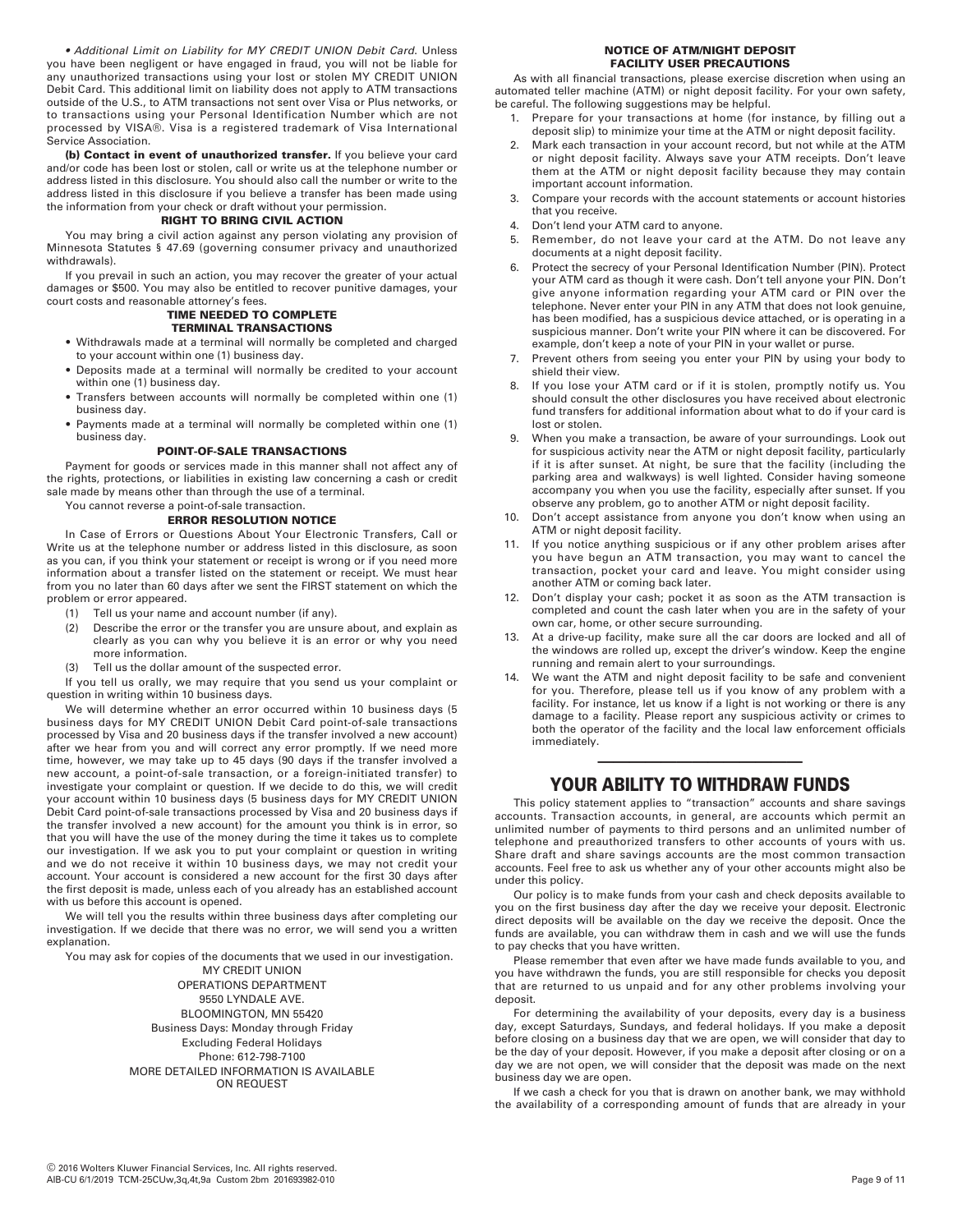account. Those funds will be available at the time funds from the check we cashed would have been available if you had deposited it.

If we accept for deposit a check that is drawn on another bank, we may make funds from the deposit available for withdrawal immediately but delay your availability to withdraw a corresponding amount of funds that you have on deposit in another account with us. The funds in the other account would then not be available for withdrawal until the time periods that are described elsewhere in this disclosure for the type of check that you deposited.

# **LONGER DELAYS MAY APPLY**

**Case-by-case delays.** In some cases, we will not make all of the funds that you deposit by check available to you on the first business day after the day of your deposit. Depending on the type of check that you deposit, funds may not be available until the second business day after the day of your deposit. The first \$225 of your deposits, however, may be available on the first business day.

If we are not going to make all of the funds from your deposit available on the first business day, we will notify you at the time you make your deposit. We will also tell you when the funds will be available. If your deposit is not made directly to one of our employees, or if we decide to take this action after you have left the premises, we will mail you the notice by the day after we receive your deposit.

If you will need the funds from a deposit right away, you should ask us when the funds will be available.

**Safeguard exceptions.** In addition, funds you deposit by check may be delayed for a longer period under the following circumstances:

We believe a check you deposit will not be paid.

You deposit checks totaling more than \$5,525 on any one day.

You redeposit a check that has been returned unpaid.

You have overdrawn your account repeatedly in the last six months.

There is an emergency, such as failure of computer or communications equipment.

We will notify you if we delay your ability to withdraw funds for any of these reasons, and we will tell you when the funds will be available. They will generally be available no later than the seventh business day after the day of your deposit.

#### **SPECIAL RULES FOR NEW ACCOUNTS**

If you are a new member, the following special rules will apply during the first 30 days your account is open.

Funds from electronic direct deposits to your account will be available on the day we receive the deposit. Funds from deposits of cash, wire transfers, and the first \$5,525 of a day's total deposits of cashier's, certified, teller's, traveler's, and federal, state and local government checks will be available on the first business day after the day of your deposit if the deposit meets certain conditions. For example, the checks must be payable to you (and you may have to use a special deposit slip). The excess over \$5,525 will be available on the ninth business day after the day of your deposit. If your deposit of these checks (other than a U.S. Treasury check) is not made in person to one of our employees, the first \$5,525 will not be available until the second business day after the day of your deposit.

Funds from all other check deposits will be available on the fifth (5th) business day after the day of your deposit.

# ————————————— **SERVICE FEE SCHEDULE**

#### **Bylaw requirements:**

You must complete payment of one share in your Membership Share account as a condition of admission to membership.

**Transaction limitation -** We reserve the right to at any time require not less than seven days notice in writing before each withdrawal from an interestbearing account other than a time deposit or demand deposit, or from any other savings account as defined by Regulation D.

**Nature of dividends -** Dividends are paid from current income and available earnings, after required transfers to reserves at the end of a dividend period. (This disclosure further explains the dividend feature of your non-term share account(s).)

**National Credit Union Share Insurance Fund -** Member accounts in this credit union are federally insured by the National Credit Union Share Insurance Fund.

Please refer to our separate fee schedule for additional information about charges.

# ————————————— **TRUTH-IN-SAVINGS DISCLOSURE**

# **MEMBERSHIP SHARE ACCOUNT**

# **Rate Information:**

The dividend rate and annual percentage yield may change at any time, as determined by the credit union board of directors.

**Compounding and crediting -** Dividends will be compounded every quarter. Dividends will be credited to your account every quarter.

**Dividend period -** For this account type, the dividend period is quarterly, for example, the beginning date of the first dividend period of the calendar year is

January 1, and the ending date of such dividend period is March 31. All other dividend periods follow this same pattern of dates. The dividend declaration date is the last business day of the dividend period, and for the example above is March 31.

# **Minimum balance requirements:**

The minimum balance required to open this account is \$5.00.

**Daily balance computation method -** Dividends are calculated by the daily balance method which applies a daily periodic rate to the balance in the account each day.

**Accrual of dividends on noncash deposits -** Dividends will begin to accrue on the business day you deposit noncash items (for example, checks) to your account.

## **Transaction limitations:**

The maximum number of shares you can own in this account is 1 (one).

**Par value of a share:**

The par value of a share in this account is \$5.00.

#### **REGULAR SHARE SAVINGS**

#### **Rate Information:**

The dividend rate and annual percentage yield may change at any time, as determined by the credit union board of directors.

**Compounding and crediting -** Dividends will be compounded every quarter. Dividends will be credited to your account every quarter.

**Dividend period -** For this account type, the dividend period is quarterly, for example, the beginning date of the first dividend period of the calendar year is January 1, and the ending date of such dividend period is March 31. All other dividend periods follow this same pattern of dates. The dividend declaration date is the last business day of the dividend period, and for the example above is March 31.

# **Minimum balance requirements:**

The minimum required to open this account is the purchase of a membership share in the credit union. Please see the bylaw requirements in the Common Features section for additional information.

**Daily balance computation method -** Dividends are calculated by the daily balance method which applies a daily periodic rate to the balance in the account each day.

**Accrual of dividends on noncash deposits -** Dividends will begin to accrue on the business day you deposit noncash items (for example, checks) to your account. **MONEY MARKET** 

#### **Rate Information:**

#### The dividend rate and annual percentage yield may change at any time, as determined by the credit union board of directors.

**Compounding and crediting -** Dividends will be compounded every quarter. Dividends will be credited to your account every quarter.

**Dividend period -** For this account type, the dividend period is quarterly, for example, the beginning date of the first dividend period of the calendar year is January 1, and the ending date of such dividend period is March 31. All other dividend periods follow this same pattern of dates. The dividend declaration date is the last business day of the dividend period, and for the example above is March 31.

**Daily balance computation method -** Dividends are calculated by the daily balance method which applies a daily periodic rate to the balance in the account each day.

**Accrual of dividends on noncash deposits -** Dividends will begin to accrue on the business day you deposit noncash items (for example, checks) to your account.

#### **IRA SHARE SAVINGS**

#### **Rate Information:**

The dividend rate and annual percentage yield may change at any time, as determined by the credit union board of directors.

**Compounding and crediting -** Dividends will be compounded every quarter. Dividends will be credited to your account every quarter.

**Dividend period -** For this account type, the dividend period is quarterly, for example, the beginning date of the first dividend period of the calendar year is January 1, and the ending date of such dividend period is March 31. All other dividend periods follow this same pattern of dates. The dividend declaration date is the last business day of the dividend period, and for the example above is March 31.

#### **Minimum balance requirements:**

The minimum balance required to open this account is \$100.00 and the purchase of a membership share in the credit union. You must maintain a minimum daily balance of \$100.00 in your account each day to avoid an annual service charge. Please see the bylaw requirements in the Common Features section for additional information.

**Daily balance computation method -** Dividends are calculated by the daily balance method which applies a daily periodic rate to the balance in the account each day.

**Accrual of dividends on noncash deposits -** Dividends will begin to accrue on the business day you deposit noncash items (for example, checks) to your account.